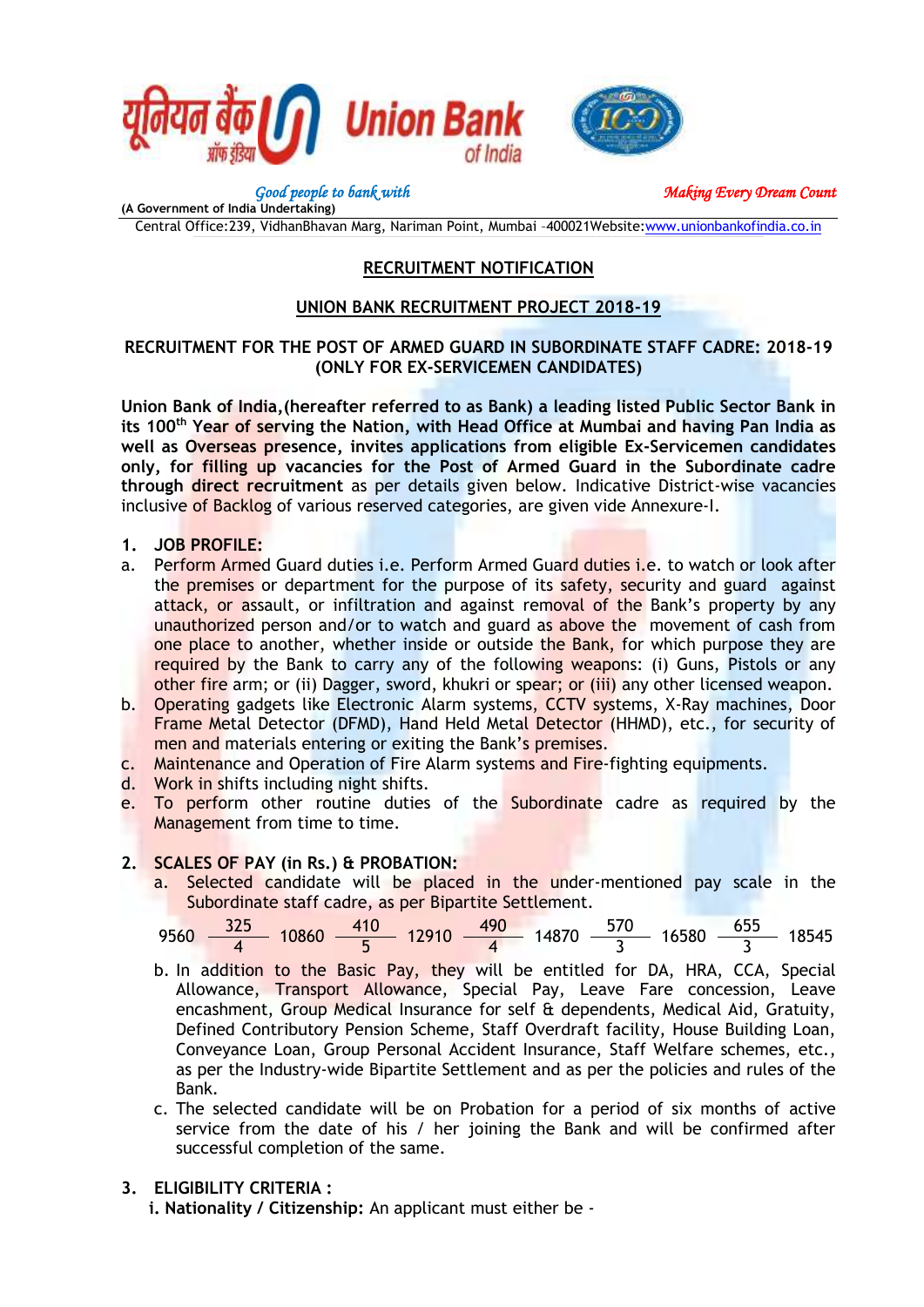- a. a citizen of India, or
- b. a subject of Nepal, or
- c. a subject of Bhutan, or
- d. a Tibetan refugee, who migrated to India before  $1<sup>st</sup>$  January 1962, with the intention of permanently settling in India, or
- e. a person of Indian origin who has migrated from Pakistan / Burma / Sri Lanka / East African countries of Kenya / Uganda / the United Republic of Tanzania (formerly Tanganyika and Zanzibar) / Zambia / Malawi / Zaire / Ethiopia or Vietnam with the intention of permanently settling in India.

Provided that a candidate belonging to categories (b) / (c) / (d) or (e) above shall be a person in whose favour a certificate of eligibility has been issued by the Government of India before the date of this notification.

- ii. **Cut-Off Date:** The Tentative Cut-Off Date for the purpose of eligibility criteria for the recruitment process shall be **01.01.2019.** However, the final Cut-Off Date shall be intimated on Bank's Website.
- **iii.Age:**

Should have completed minimum 18 years of age but should not be more than 25 years of age, as applicable to Post in Subordinate Staff cadre in the Bank, as on Cut-Off Date.

| <b>INCREAD OF THE OPPLE AGO EMMINIUS POL OUTCHMINING</b> OF MIGRI SURCHMOT.<br><b>Reserved / Unreserved Category</b> | <b>Age Relaxation</b>                |  |  |
|----------------------------------------------------------------------------------------------------------------------|--------------------------------------|--|--|
| a. Unreserved / General                                                                                              | NIL                                  |  |  |
| b. Scheduled Castes & Scheduled Tribes [SC/ST]                                                                       | 5 years                              |  |  |
| c. Other Backward Class [OBC] (Non-creamy                                                                            | 3 years                              |  |  |
| Layer)                                                                                                               |                                      |  |  |
| d. Widows, divorced women and women legally<br>separated from their husbands who have not<br>remarried               | 9 years                              |  |  |
| e. Persons ordinarily domiciled in the state of                                                                      |                                      |  |  |
| Kashmir during 1.1.1980<br>Jammu &<br>to<br>31.12.1989                                                               | 5 years                              |  |  |
| f. Regular employees of the Union Carbide<br><b>Factory, Bhopal retrenched from service</b>                          | 5 years                              |  |  |
| (Applicable to Madhya Pradesh state only)                                                                            |                                      |  |  |
| g. Persons affected by 1984 riots                                                                                    | 5 years                              |  |  |
|                                                                                                                      | Actual period of service rendered    |  |  |
| h. Ex-Servicemen                                                                                                     | in the defence forces $+3$ years,    |  |  |
|                                                                                                                      | subject to a maximum age limit of 45 |  |  |
|                                                                                                                      | years                                |  |  |

#### **Relaxation In Upper Age Limit**[as per Government of India guidelines]**:**

**Note:**

- a. The relaxation in upper age limit to SC/ST/OBC candidates is allowed on cumulative basis with only one of the remaining categories for which age relaxation is permitted as mentioned above.
- b. The maximum age limit specified for Ex-Servicemen, i.e. 45 years, is applicable to candidates belonging to Unreserved / General category.
- c. Persons with Disabilities (PwDs) as defined in 'The Rights of Persons with Disabilities Act, 2016', Disabled Ex-Servicemen who were disabled during operation or otherwise and Dependants of Servicemen killed in action, are not eligible to apply.
- d. Candidates seeking reservation / age relaxation will be required to submit necessary certificate(s) in original / copies at any stage of the recruitment process.
- e. Only those candidates shall be treated as Ex-Servicemen who fulfil the revised definition as laid down in Government of India, Ministry of Home Affairs, Department of Personnel & Administrative Reforms Notification No. 36034 /5/85 Estt. (SCT) dated 27.10.1986, as amended from time to time.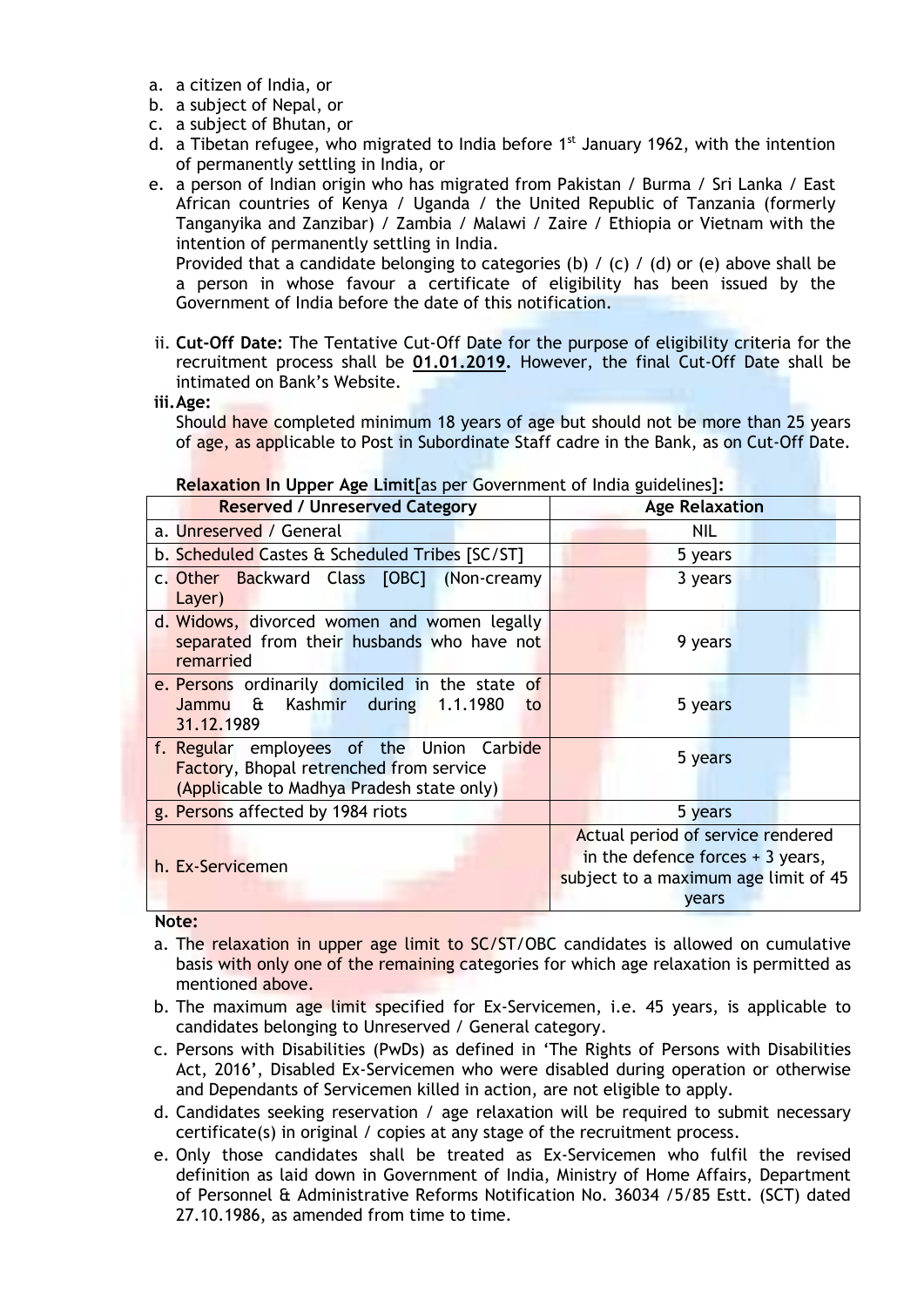- f. Ex-Servicemen candidates who have already secured employment under the Central Government in Group 'C' & 'D' will be permitted the benefit of age relaxation as prescribed for Ex-Servicemen for securing another employment in a higher grade or cadre in Group 'C'/ 'D' under the Central Government. However, such candidates will not be eligible for the benefit of reservation on second occasion for Ex-Servicemen in Central Government jobs.
- g. An Ex-Servicemen who has once joined a Government job on civil side after availing of the benefits given to him / her as an Ex-Servicemen for his/ her re-employment, his / her Ex-Servicemen status for the purposes of the re-employment in Government jobs ceases.
- h. Candidates who are still in the Armed Forces and desirous of applying under Ex-Servicemen category whose date of completion of specific period of engagement (SPE) is completed one year from the Cut-Off Date are eligible to apply.

#### **iv. Educational Qualification :**

- i. A pass in 10th standard or its equivalent examination but the candidate should not have passed 10+2 examination or its equivalent.
- ii. Proficiency in the Official Language of the State/ Union Territory (candidates should know how to read/ write and speak the Official Language of the State/ Union Territory) for which vacancies a candidate wishes to apply.
- iii. His character should be 'EXEMPLARY' at the time of valid discharge from Armed Forces.
- iv. The medical standards which the candidates must possess should be minimum SHAPE-1 or AYE, whichever is applicable, at the time of valid discharge from the Armed Forces.
- v. Ex-Servicemen who do not possess the above civil examination qualifications should be matriculate Ex-Servicemen who have obtained the Army Special Certificate of Education or corresponding certificate in the Navy or Air Force after having completed not less than 15 years of service in the Armed Forces of the Union as on the Cut-off Date. Such certificates should be dated on or before the Cut-off Date.

#### **Note:**

- a. All the educational qualifications mentioned should be from a University/ Institution/ Board recognized by Government of India/ approved by Government Regulatory Bodies and the final result should have been declared on or before the Cut-off date. Proper document from Board / University for having declared the result on or before the Cutoff date has to be submitted at the time of appearing for Physical Fitness Test.
- b. The date of passing the eligibility examination will be the date appearing on the marksheet or provisional certificate issued by University/ Institute.
- c. In case the result of a particular examination is posted on the website of the University/ Institute and web based certificate is issued then proper document/certificate in original issued and signed by the appropriate authority of the University/ Institute indicating the date of passing properly mentioned thereon will be reckoned for verification and further process.
- d. Candidates who have not passed  $10^{th}$  standard or its equivalent or who passed  $10+2$ examination or its equivalent or have any educational qualifications higher than  $10+2$ examination or its equivalent are not eligible to apply. Such application, received if any, is liable to be rejected.

#### **v. Other Criteria:**

- a. Only Ex-Servicemen candidates can apply for the Post of Armed Guard.
- b. Only a permanent resident of the District in which the vacancies are notified is eligible to apply.
- c. Candidates other than Ex-Servicemen including Disabled Ex-Servicemen and / Dependants of Servicemen killed in action and Persons with Disabilities or Persons who are incapacitated in any manner, shall not be eligible to apply.
- d. The applicants intending to apply should ensure that they fulfill the eligibility criteria specified and possess the requisite documents / certificates before applying.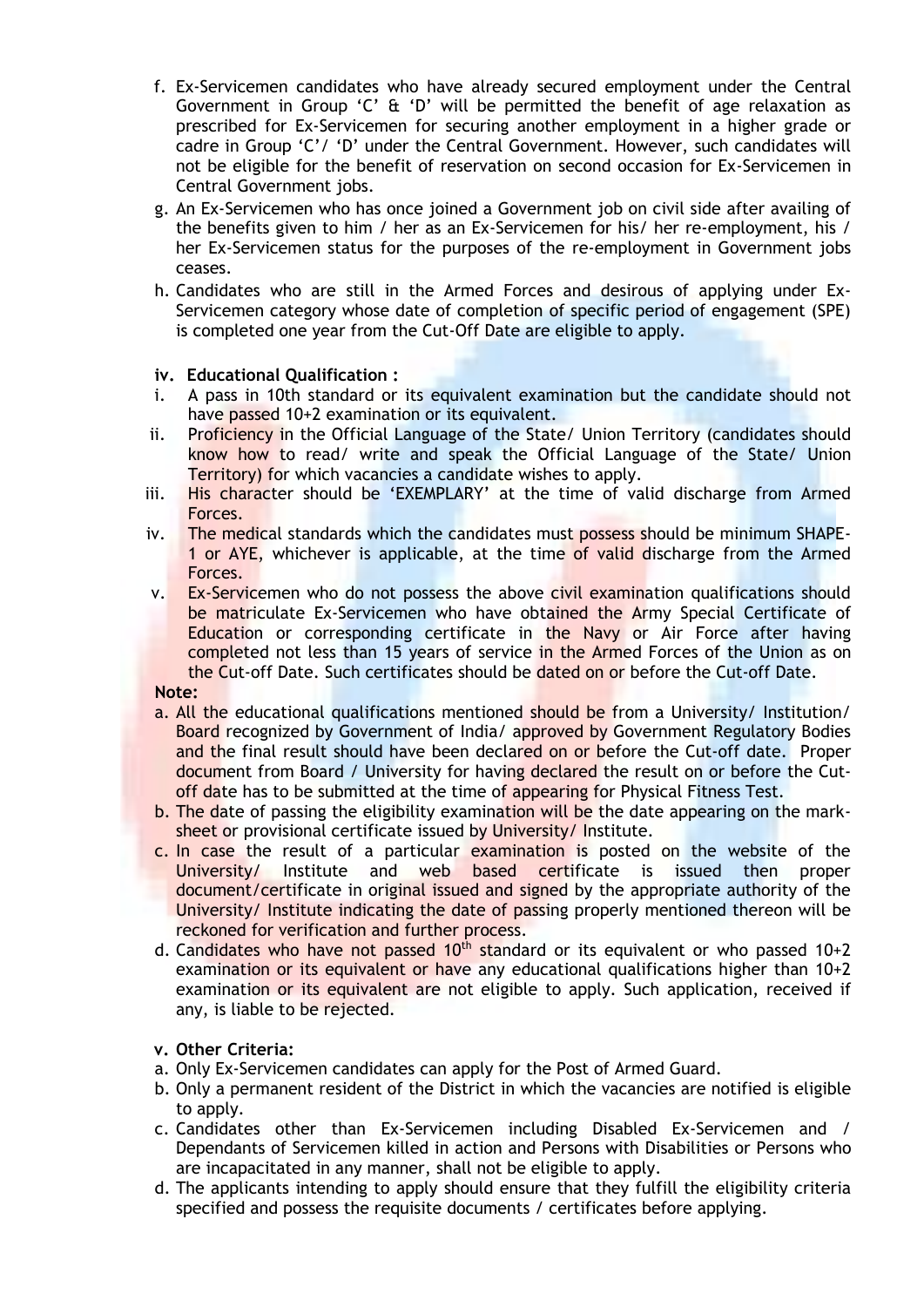e. The selected candidate can be posted at any Branch / Office of the Bank at sole discretion of the Bank.

# **4. PRE-EXAMINATION TRAINING:**

Pre-Examination Training may be arranged by the Bank to a limited number of candidates belonging to Scheduled Caste/ Scheduled Tribes/ Minority Communities/ Ex-Servicemen/ at Test conducting centres. All eligible candidates who opt for and wish to avail of Pre-Examination Training should fill in the relevant column in the ON-LINE APPLICATION. While training will be imparted free of cost, all other expenses regarding travelling, boarding, lodging etc. will have to be borne by the candidate for attending the preexamination training programme at the designated Centres. Depending on the response and administrative feasibility, the right to cancel any of the Pre- Examination Training Centres and/ or add some other Centres and/or make alternate arrangements, is reserved. By merely attending the Pre-Examination Training no candidate acquires any right to be selected in the Bank. Dates of Pre-Examination Training shall be intimated separately.

# **5. SELECTION PROCESS :**

- A. Selection will be through examination (online) strictly on merit and physical fitness test, subject to Reservation policy and guidelines issued by Government of India in this regard.
- B. The Selection Process shall be based on the following criteria; viz., (a) Online test and (b) Physical Fitness Test, aggregating to a Total Score of 100. Online Test shall be made available bilingually *i.e.* in English and in Hindi.
- C. Each of the Tests shall carry Maximum Scores as under:

| Sl. No.   | <b>Name of Tests</b>                      | <b>Maximum Score</b> |
|-----------|-------------------------------------------|----------------------|
|           | Online Test having a Duration of One Hour |                      |
| <b>ii</b> | <b>Physical Fitness Test</b>              |                      |
|           | <b>Grand Total</b>                        | 100                  |

# D. **Online Test and Cut-off Scores**:

The Online Test containing Objective and Multiple Choice questions on various topics of One hour duration which shall carry a total score of **70** shall be administered online to assess the general suitability of the candidates based on written expression, as mentioned below:

| $S_{\cdot}$ | <b>Sub-Tests</b>          | No. of           | <b>Maximum</b> | Qualifying                                                                                                                                                                                                      |
|-------------|---------------------------|------------------|----------------|-----------------------------------------------------------------------------------------------------------------------------------------------------------------------------------------------------------------|
| No.         |                           | <b>Questions</b> | <b>Score</b>   | <b>Score</b>                                                                                                                                                                                                    |
| i           | <b>General Knowledge</b>  | 15               | 15             |                                                                                                                                                                                                                 |
| ii          | <b>General English</b>    | 15               | 15             |                                                                                                                                                                                                                 |
| iii         | <b>Test of Reasoning</b>  | 25               | 25             | Minimum 10 marks for all                                                                                                                                                                                        |
|             |                           |                  |                | categories                                                                                                                                                                                                      |
| iv          | Test of Security and      | 15               | 15             |                                                                                                                                                                                                                 |
|             | <b>Military Knowledge</b> |                  |                |                                                                                                                                                                                                                 |
|             | Grand Total (a to d)      | 70               | 70             | Minimum 25 marks for reserved<br>category candidates and<br>- 28<br>marks for unreserved category<br>candidates including minimum<br>10 marks of Test of Reasoning<br>subject to Clause 7.4 as stated<br>below. |

The overall Cut-Off Scores for General and Reserved category candidates for the Online Test shall be decided by the Bank at an appropriate time depending upon the number of District-wise vacancies, actual performance of the candidates, etc. Bank reserves the right to change qualifying criteria depending on the number of District-wise vacancies available. Bank reserves the right to modify the structure of the Tests which will be intimated through its website.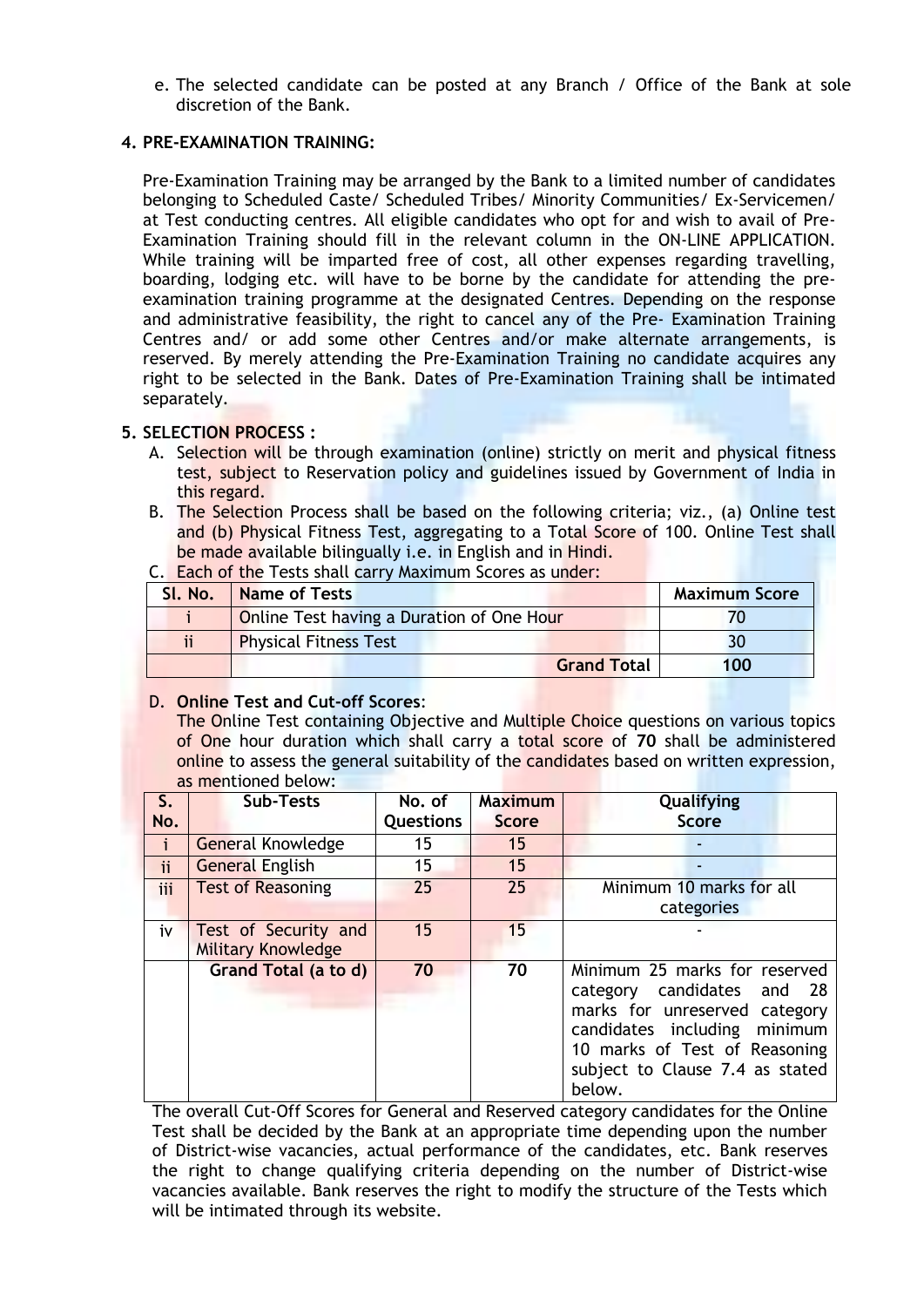**Notes:**

- a. **Test of Reasoning**: In order to qualify, the candidates irrespective of their reserved category status, shall have to secure a score of minimum of 10 marks in the Test of Reasoning. Candidate not securing the qualifying marks will be rejected out rightly.
- b. **Test of Security and Military Knowledge:** It shall cover Organizational Structure, Navigation, Section level Weapons, Section level tactics, general topics related to Military, Air Force, Navy & Police, use of weapons in relation to right to private defense and legal consequences, etc.
- c. Candidates will not be permitted to appear for the Tests without the following documents:
	- i. Valid Call Letter for the respective date and session of Test;
	- ii. Photo-Identity proof (as specified) in original bearing the same name as it appears on the call letter / application form; and
	- iii. Photocopy of photo-Identity proof as mentioned above.
- d. Candidates reporting late i.e. after the reporting time specified on the call letter for Test will not be permitted to take the Tests.

# E. **Physical Fitness Test:**

Candidates who qualify in the Online test and are within the Cut-off scores and who otherwise satisfactorily meet the eligible criteria shall be subject to Physical Fitness Test, as under:

i. Physical Fitness Test, as detailed below, carrying total score of **30** shall be administered to assess the overall physical fitness of the candidates.

| S.           | <b>Sub-Tests</b>                        | animized ca to assess the ordinal physical hences of the candidates.<br><b>Components Assessed</b> | <b>Maximum</b> | Qualifying   |
|--------------|-----------------------------------------|----------------------------------------------------------------------------------------------------|----------------|--------------|
| No.          |                                         |                                                                                                    | <b>Scores</b>  | <b>Score</b> |
| a            | Push-Ups                                | Strength. Upper body muscular endurance<br>and trunk stability                                     | 10             | 5            |
| b            | Sit-Ups                                 | Strength of the core body muscles                                                                  | 10             |              |
| $\mathsf{C}$ | 5 Meter<br><b>Shuttle</b><br><b>Run</b> | Lower body muscular strength, anaerobic<br>power, speed, agility and coordination                  | 10             | 5            |
|              |                                         | <b>Grand Total</b>                                                                                 | 30             | 15           |

ii. Details of each of the Physical Fitness Tests are as under:

| <b>Particulars</b>     | Scoring Patten vis-à-vis performance           |                                     |         |            |  |  |  |
|------------------------|------------------------------------------------|-------------------------------------|---------|------------|--|--|--|
| a. Push Ups            |                                                |                                     |         |            |  |  |  |
| <b>Timing/Duration</b> |                                                | <b>One Minute</b>                   |         |            |  |  |  |
| <b>Repetitions</b>     | 30 & above                                     | 14 or below<br>21 to 30<br>15 to 20 |         |            |  |  |  |
| <b>Scores</b>          | 10                                             |                                     | 5       | Fail       |  |  |  |
| b. Sit Ups             |                                                |                                     |         |            |  |  |  |
| <b>Timing/Duration</b> |                                                | One Minute                          |         |            |  |  |  |
| <b>Repetitions</b>     | 15 & above                                     | 11to 15                             | 8 to 10 | 7 or below |  |  |  |
| <b>Scores</b>          | 10                                             | 7                                   | 5       | Fail       |  |  |  |
| c. 5 Meter Shuttle Run |                                                |                                     |         |            |  |  |  |
| Timing/Duration        | One Minute                                     |                                     |         |            |  |  |  |
| Repetitions            | 12 & above<br>8 to 9<br>7 or below<br>10 to 11 |                                     |         |            |  |  |  |
| <b>Scores</b>          | 10                                             |                                     | 5       | Fail       |  |  |  |

#### **Notes:**

a. Prior to and for the purpose of undertaking the Physical Fitness tests, all the eligible candidates shall have to undergo a medical fitness examination to avoid any medical / legal complication.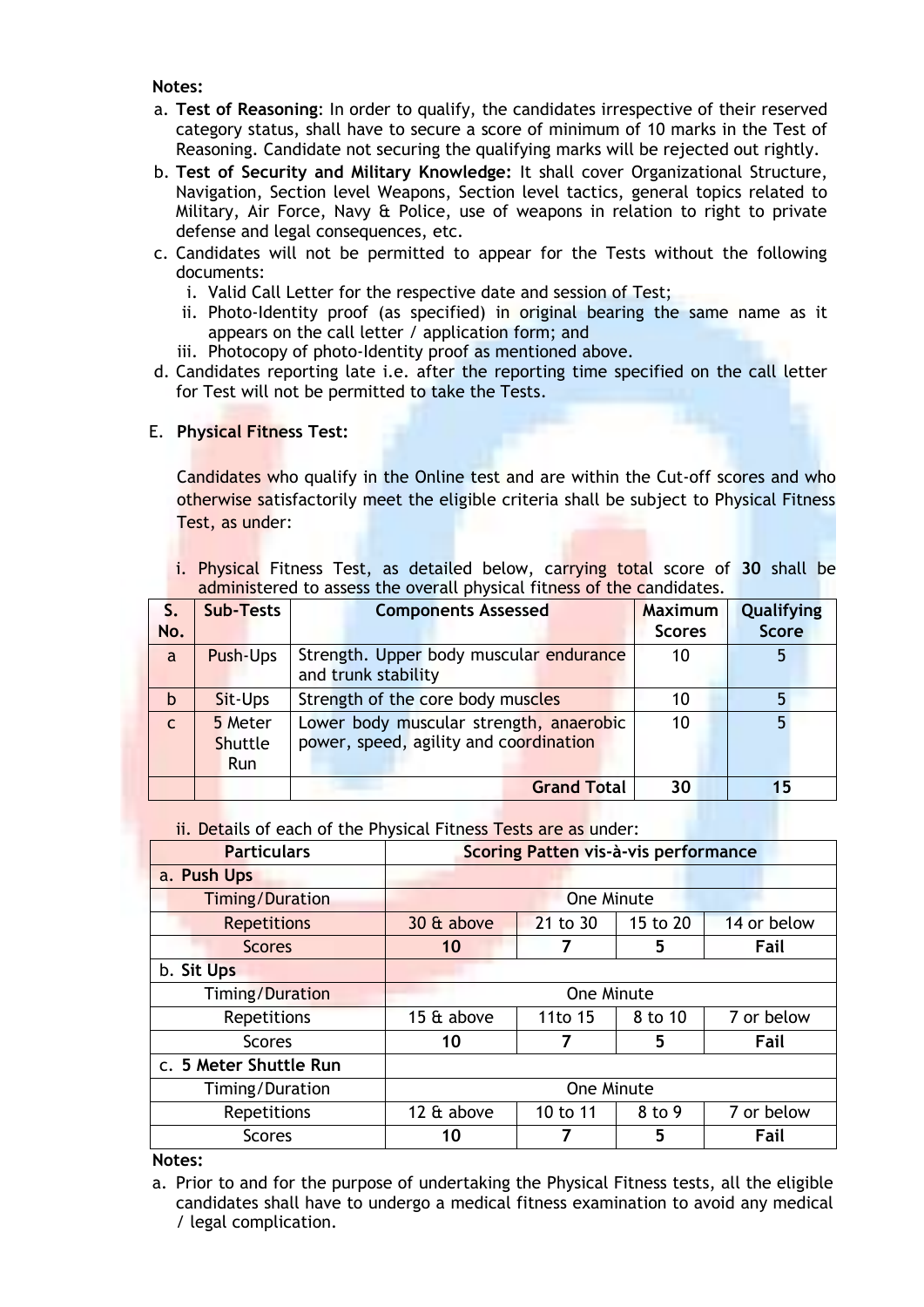- b. Candidates, irrespective of their reservation category, will have to compulsorily pass in each of the three physical fitness tests with minimum marks prescribed for each test.
- c. The Physical Fitness Test will be conducted tentatively at the District Headquarters in which the vacancies arise or at any other centres as deem fit by the Bank. Dates of Physical Fitness Test shall be intimated separately.
- d. Candidates will have to undertake the Physical Fitness Test at own risk and cost and the Bank shall not be held responsible for any untoward incident.
- e. Candidates can make only one attempt in each of the Physical Fitness Test and there shall not be any repeat attempts under any circumstances.

### **6. PROVISIONAL APPOINTMENT:**

- a. Candidates who have qualified in the various tests after securing qualifying scores and Cut-off scores shall be only placed in the District-wise Select list in the descending order of ranking on the basis of the aggregate scores keeping in view the spirit of guidelines issued by the Government of India on reservation and other relevant policies, administrative exigencies, etc. The First List shall consist of topmost scoring candidates upto 100% of the notified category-wise vacancies. A candidate should be sufficiently high in the merit to be in consideration for the selection and for provisional appointment, which will be done on the basis of final vacancies. Candidates should not claim indicative / tentative vacancies as final for Provisional appointment.
- b. A candidate belonging to SC/ST/OBC category, who is selected on the same standard as applied to General category candidates will be treated as Own Merit candidates. The Government of India, Department of Personnel and Training, vide O.M. no.36011/1/98-Estt-(Res) date 01.07.1998 clarifies that only such SC/ST/OBC candidates who are selected on the same standard as applied to General candidates shall not be adjusted against reserved vacancies. In other words, when a relaxed standard is applied in selecting an SC/ST/OBC candidate, for example, in age limit, experience, qualification, permitted number of chances in examination, extended zone of consideration larger than what is provided for General candidates etc., the SC/ST/OBC candidates are to be counted against reserved vacancies. Such candidates would be deemed as unavailable for consideration against unreserved vacancies. Own Merit candidates of reserved category will be adjusted against the vacancies of unreserved category and will not be adjusted against a reserved Post.
- c. Merely securing scores higher than the last appointed unreserved category candidate does not entitle a reserved category candidate for provisional appointment under unreserved category. Even though the candidate had not availed any relaxations applicable for reserved category, such candidate will be required to obtain a minimum score in the Online Test and a minimum total score prescribed for unreserved category candidate in various tests taken together and score higher than the last candidate provisionally appointed for the unreserved vacancies.
- d. In the event of two or more candidates having obtained the same score in respect of recruitment for the Post of Armed Guard, merit order shall be decided as per his parent combat or support arms, i.e. Infantry, Artillery, Armoured, Signals and Engineer Regiments and other combat arms, followed by support arms i.e. Army Supply Corps (ASC), Army Ordinance Corps (AOC), Electrical & Mechanical Engineers (EME), Army Medical Corps (AMC), PROVOST and Others in the same order of precedence of Defence forces, arms and services. In case the parent arm of the two candidates is also same, the merit order shall be decided as per the date of birth (the candidate senior in age is placed higher than the candidate junior in age).
- e. The provisional appointment is subject to the candidate fulfilling the eligibility criteria and Identity verification to the satisfaction of the Bank. This does not constitute an offer of employment. Verification of documents with regard to eligibility criteria will be carried out by the Bank.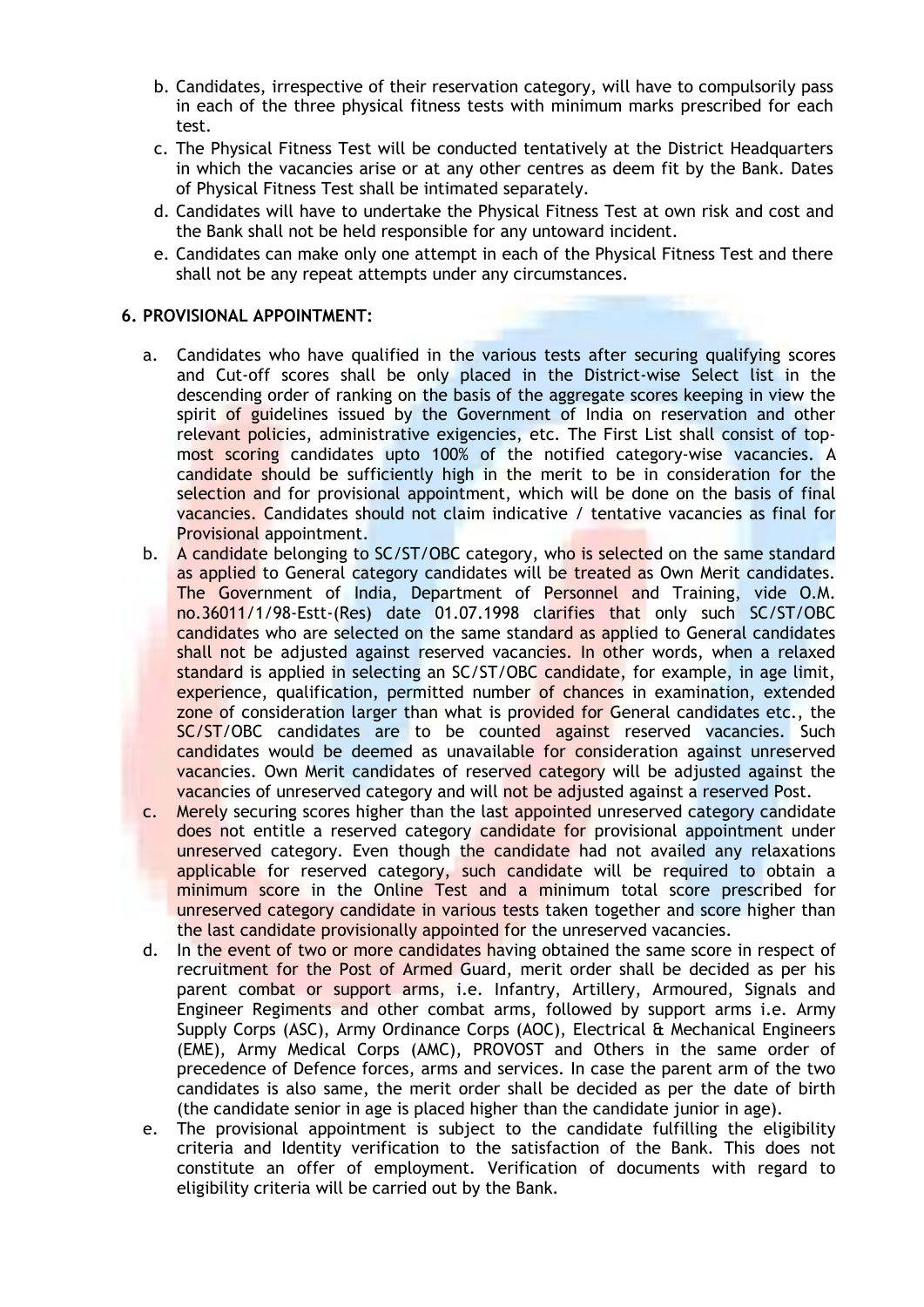- f. The Bank will also ascertain Proficiency of Official Language (Reading, Writing and Speaking) of the State / Union Territory for provisionally appointed candidates. The Official Language Proficiency Test comprising of 20 Marks would be administered to only those candidates who have not studied in the Official Language of the State / Union Territory in their school as revealed in their Mark Sheet issued by the School / Board. Candidates will have to secure a Minimum of 07 Marks to qualify in the said Test. Candidates whose Mark Sheet reveals the fact of his / her having studied the Official Language of the State / Union Territory shall be deemed to have the proficiency in the Official Language and will not be subjected to the said Test.
- g. The Bank reserves the right to cancel the candidature on account of deficiency to meet the eligibility criteria. Decision of the Bank here shall be final and binding upon the candidates. In case it is detected at any stage of the recruitment process that, the candidate does not satisfy the eligibility criteria his / her candidature / chance in the process shall stand forfeited.
- h. No change in the data already registered by the candidate in the online application form shall be entertained. Further, a candidate who is provisionally appointed will forfeit his / her candidature for the process, if he / she does not avail the offer of appointment from the Bank.
- i. A Wait List to the extent of 100 per cent of the vacancies under each category with a minimum of 1 candidate for each reserved category may be kept, subject to availability of candidates. This does not guarantee provisional appointment to / recruitment by the Bank. The Wait List shall be valid for a period of one year from the date of declaration of final results of the respective process or till all the vacancies identified for the process are filled in and will expire automatically thereafter without any notice. Candidates who are not provisionally appointed or not in the Wait list will not be considered for the current process.
- j. Prescribed Formats of SC, ST, OBC, PWD certificates, Proforma A, B, C, D as applicable for Ex-Servicemen as mentioned in the Annexures and can also be downloaded from the Bank's Website [www.unionbankofindia.co.in](http://www.unionbankofindia.co.in/) Candidates belonging to these categories are required to produce the certificates strictly in these formats only.

# **7. LIST OF DOCUMENTS TO BE PRODUCED AT THE TIME OF APPEARING FOR THE PHYSICAL FITNESS TEST (**as applicable**):**

The following documents in original and self-attested photocopies in support of the candidate's eligibility and identity are to be invariably submitted at the time of joining. In the absence of valid documents, candidature of the candidates shall be cancelled.

- a. Valid system generated printout of the online application form registered for the recruitment process as also the call letter for the fitness test.
- b. Proof of Date of Birth as recorded in School Leaving Certificate / Transfer Certificate / Certificate of Domicile / Birth Certificate issued by the Competent Municipal Authorities.
- c. Photo Identity Proof such as Passport, Voter Identity card issued by Election Commission of India, Driving Licence, Permanent Account Number (PAN) Card, UIDAI Card (Aadhar), MNREGA Card duly signed by an Officer of the State Government, ID Card with Applicant's photograph issued by Central Government or State Government Departments, Statutory or Regulatory bodies, Public Sector Undertakings, Scheduled Commercial Banks and Public Financial Institutions.
- d. Proof of Domicile District containing address as recorded in Utility bills not older than 2 months old such as Electricity, Telephone, Post Paid Mobile Phone, Piped Gas, Water, Property or Municipal Tax Receipt, Pension or Family Pension Payment Orders (PPOs) issued to retired employees by Government Departments or Public Sector Units / Undertakings*,* Bank Account or Post Office Savings Bank Account statement or Pass Book, Passport, Voter Identity card issued by Election Commission of India, Permanent Driving Licence, UIDAI Card (Aadhar), MNREGA Card duly signed by an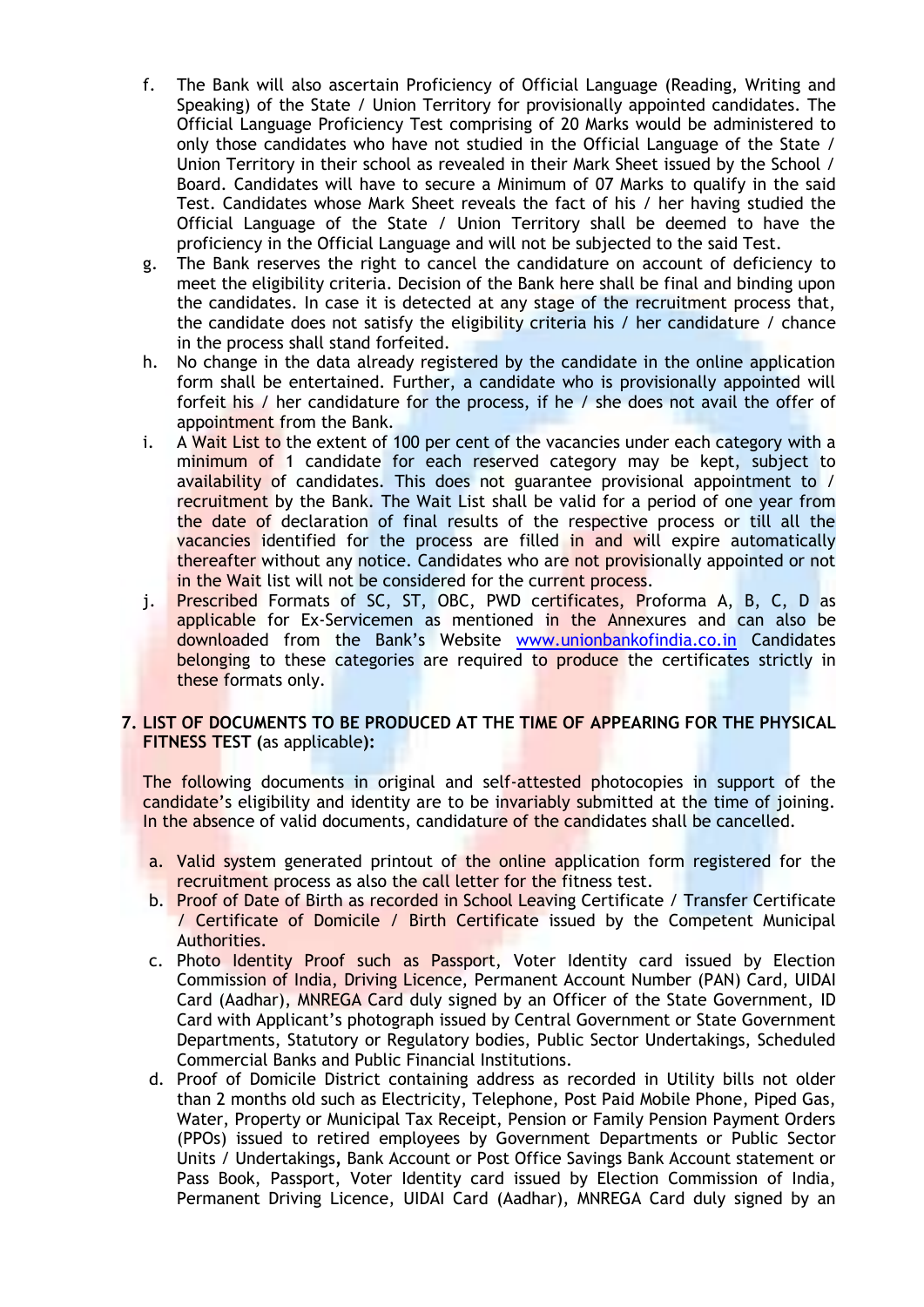Officer of the State Government, Documents issued by Government department of Foreign jurisdictions and letter issued by Foreign Embassy or Mission in India*.*

- e. Certificate of Citizenship / Eligibility, as the case may be, in respect of countries mentioned at Point no. 3 above of this notification.
- f. Caste Certificate issued by the Competent Authority as stipulated by the Government of India in the case of SC/ST/OBC category candidates. Candidates belonging to OBC category but coming under creamy layer and / or if their caste does not find place in the Central List are not entitled to OBC reservation. They should indicate their category as General in the online application form.
- g. Ex-Servicemen candidates:
	- **i.** Candidates who are released / retired from Armed Forces are required to submit a certificate as Proforma A. Such Ex-Servicemen candidates have to produce a copy of the Military Discharge Certificate / Military Discharge Book / Pension Payment Order and documentary proof of rank last / presently held (substantive as well as acting) at the time of joining.
	- **ii.** Candidates who are still in the Armed Forces and desirous of applying under Ex-Servicemen category should submit Proforma B from the Competent Authority showing his / her date of completion of Specific Period of Engagement (SPE) along with the declaration in Proforma C. Such candidates whose SPE is completed on or before the Cut-Off Date are eligible to apply. Such candidates have to submit a release letter and a self-declaration from the candidate that he  $\ell$  she is entitled to benefits admissible to Ex-Servicemen as per Government of India rules.
	- **iii.** Those candidates who have completed their initial period of assignment and who are on extended assignment are required to submit certificate as per Proforma D.
- h. Candidates serving in Government / Quasi Government offices / Public Sector Undertakings (including Nationalized Banks and Financial Institutions) are required to produce a "No Objection Certificate" from their employer at the time of joining, in the absence of which, their candidature will not be considered and travelling expenses, if any, otherwise admissible will not be paid.
- i. Widowed, divorced women and women legally separated from their husbands who have not remarried and who are eligible for age relaxation must produce the Death Certificate of husband / documents in support of Divorce or Judicial Separation and an affidavit declaration that they are not remarried.
- j. Persons ordinarily domiciled in the State of Jammu & Kashmir during the period 01.01.1980 to 31.12.1989 must produce the Domicile Certificate from the District Jurisdiction where he / she had ordinarily resided or any other authority designated in this regard by the Government of Jammu & Kashmir to the effect that the candidate had ordinarily domiciled in the State of Jammu & Kashmir during the period from 01.01.1986 to 31.12.1989.
- k. Persons affected by 1984 riots must produce a Certificate from the District magistrate to the effect that they are eligible for relief in terms of the Rehabilitation Package for 1984 Riot Affected Persons sanctioned by the Government and communicated vide Ministry of Finance, Department of Financial Services communication F.No. 9/21/2006-IR dated 27.07.2007.
- l. Regular employees of the Union Carbide Factory, Bhopal retrenched from service (Applicable for Madhya Pradesh State only) and eligible for Age relaxation must produce an affidavit / certificate in support of their claim.
- m. Persons who are subject of Nepal or Bhutan, a Tibetan Refugee who came over to India before 01.01.1962 with the intention of permanently settling in India, or a Person from Indian Origin who migrated from Pakistan, Burma, Sri Lanka, East African countries of Kenya, Uganda, the United Republic of Tanzanaia (formerly Tanganayika and Zanzibar), Zambia, Malawi, Zaire, Ethiopia and Vietnam with the intention of permanently settling in India, should produce a Certificate of eligibility issued by the Government of India.
- n. Mark Sheet, Passing Certificate, School Leaving Certificate, Transfer Certificate (if any), issued by the competent Authorities, in support of their educational qualifications.
- o. Any other relevant document in support of eligibility.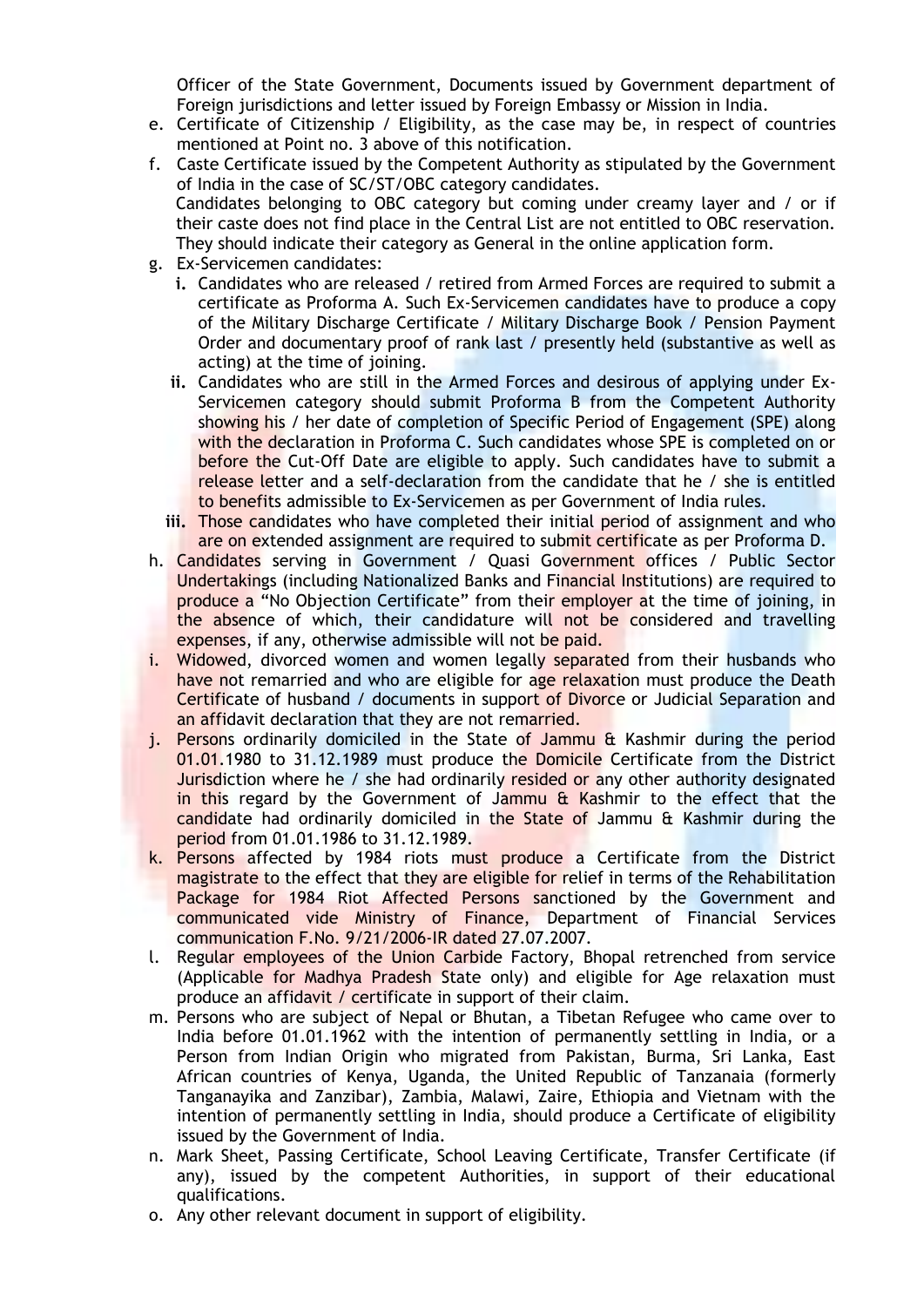#### **Note:- Candidates will not be allowed to join the Bank if he / she fails to produce the relevant eligibility documents as mentioned above.**

# **8. TEST CENTERS:**

a. The Test(s) may be held at the following centres and the address of the venue will be advised in the call letters. Bank, however, reserves the right to cancel any of the Test Centres and/ or add some other Centres, at its discretion, depending upon the response, administrative feasibility, etc. Bank also reserves the right to allot the candidate to any centre other than the one he/she has opted for.

| <b>Name of the Test Centres</b> | Name of the State / Union Territory |
|---------------------------------|-------------------------------------|
| Guntur                          | <b>Andhra Pradesh</b>               |
| Dibrugarh                       | Assam                               |
| Guwahati                        | Assam                               |
| Patna                           | <b>Bihar</b>                        |
| Chandigarh - Mohali             | Chandigarh                          |
| Delhi& New Delhi                | Delhi NCR                           |
| Ahmedabad - Gandhi Nagar        | Gujarat                             |
| Rajkot                          | Gujarat                             |
| Surat                           | Gujarat                             |
| Vadodara                        | Gujarat                             |
| Panipat                         | Haryana                             |
| Jammu                           | Jammu & Kashmir                     |
| Srinagar                        | Jammu & Kashmir                     |
| Ranchi                          | <b>Jharkhand</b>                    |
| Belgaum                         | Karnataka                           |
| Kochi                           | Kerala                              |
| Kozhikode                       | Kerala                              |
| Thiruvananthapuram              | Kerala                              |
| <b>Bhopal</b>                   | <b>Madhya Pradesh</b>               |
| Jabalpur                        | <b>Madhya Pradesh</b>               |
| Satna                           | Madhya Pradesh                      |
| Mumbai/Thane/Navi Mumbai        | Maharashtra                         |
| Sambhalpur                      | Odisha                              |
| Amritsar                        | Punjab                              |
| <b>Bhatinda</b>                 | Punjab                              |
| Ludhiana                        | Punjab                              |
| Chennai                         | <b>Tamil Nadu</b>                   |
| Coimbatore                      | <b>Tamil Nadu</b>                   |
| Madurai                         | <b>Tamil Nadu</b>                   |
| Hyderabad                       | Telangana                           |
| Karimnagar                      | Telangana                           |
| Agra                            | <b>Uttar Pradesh</b>                |
| Gorakhpur                       | <b>Uttar Pradesh</b>                |
| Kanpur                          | <b>Uttar Pradesh</b>                |
| Lucknow                         | <b>Uttar Pradesh</b>                |
| Meerut                          | <b>Uttar Pradesh</b>                |
| Dehradun                        | Uttarakhand                         |
| Durgapur                        | <b>West Bengal</b>                  |
| Greater Kolkata                 | West Bengal                         |

b. The Online Test will be conducted online tentatively at the following places:

Dates of Online Test shall be intimated separately.

c. The full address of the Test Centre and the Date of Test will be advised to the applicants though the Call Letter alongwith the Handout, which can be downloaded from the Bank's website.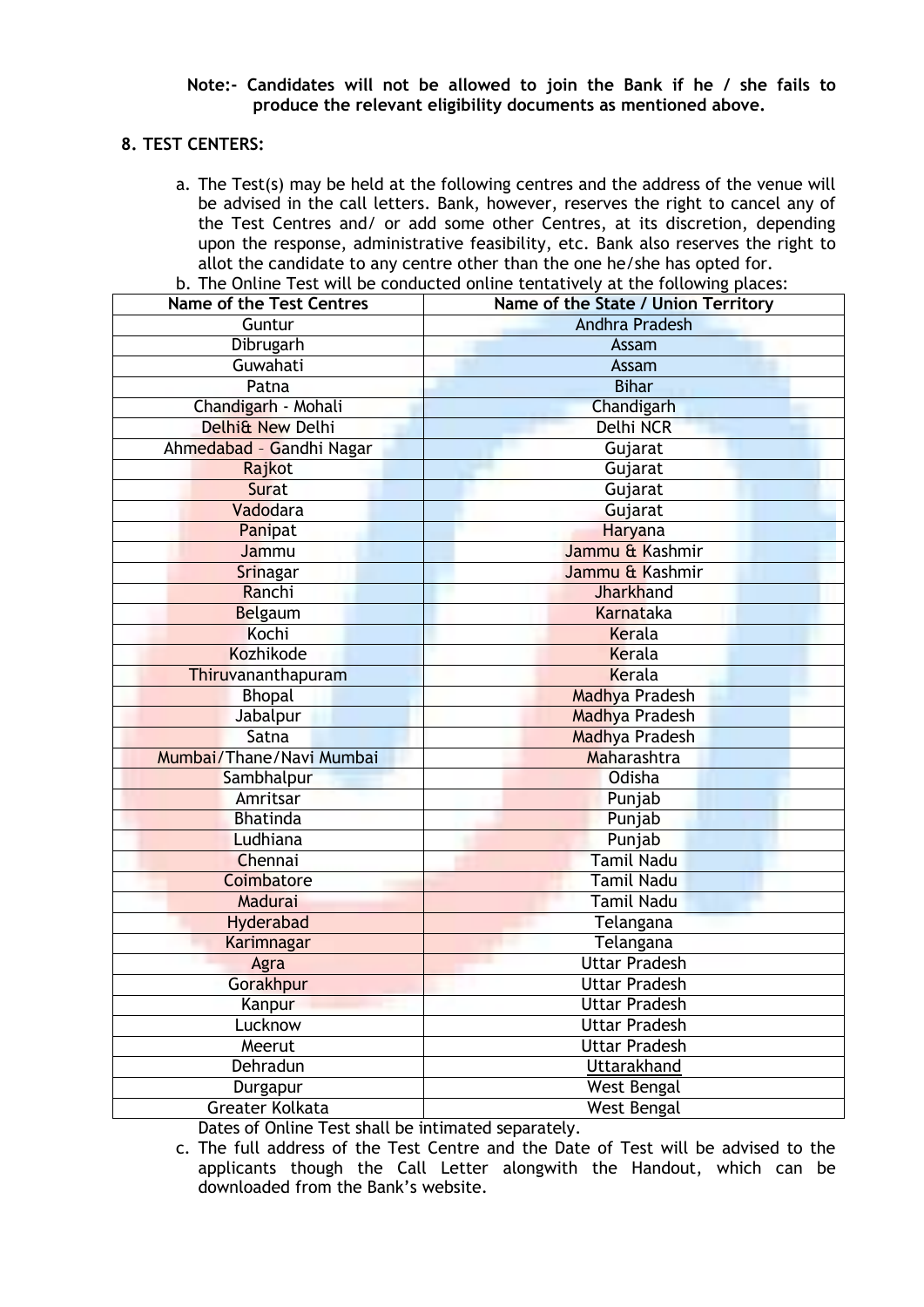- d. Candidates are advised to regularly keep in touch with the Bank's website **'www.unionbankofindia.co.in**' under **"Recruitments" link** for details and updates.
- e. No request for change of category, centre or any other personal details shall be entertained after submission of the application.
- f. Bank, however, reserves the right to prepone / postpone / reschedule / cancel the date of the Test or the Test centres and / or add some other centres, at its sole discretion, depending upon the response, administrative feasibility, etc.
- g. Bank, also reserves the right to allot the candidate to any centre other than the one he / she has opted for and a candidate may be allocated a centre outside the State / Union Territory / District for which vacancies, he / she is applying.
- h. Candidate will appear for the Test Centre at his / her own risk and expenses and the Bank will not be responsible for any injury or losses, etc., of any nature.
- i. Any unruly behavior / misbehavior in the Test Centre may result in cancellation of candidature.

# **9. IDENTITY VERIFICATION:**

#### a. **Documents to be Produced:**

In the examination hall, the call letter along with a photocopy of the candidate's photo identity (bearing exactly the same name as it appears on the call letter) such as PAN Card/ Passport/ Permanent Driving Licence/ Voter's Card/ Bank Passbook with photograph/ Photo identity proof issued by a Gazzetted Officer/ People's Representative along with a photograph / Identity Card issued by a recognised College/ University/ Aadhar/ E-aadhar card with a photograph/ Employee ID, should be submitted to the invigilator for verification. The candidate's identity will be verified with respect to his/her details on the call letter, in the Attendance List and requisite documents submitted. If identity of the candidate is in doubt the candidate may not be allowed to appear for the Test.

- b. Ration Card and Learners Driving License will not be accepted as valid id proof for this project.
- c. In case of candidates who have changed their name, they will be allowed only if they produce original Gazette notification / their original marriage certificate / affidavit in original.

Note: Candidates have to produce, in original, the same photo identity proof bearing the name as it appears on the online application form/ call letter and submit photocopy of the photo identity proof along with call letter while attending the Test, without which they will not be allowed to take up the Test.

#### d. **Biometric Data – Capturing and Verification:**

It has been decided to capture and verify the biometric data (right thumb impression or otherwise) and the photograph of the candidates on the day of the Tests. It may be noted that the biometric data and photograph will be captured / verified on the following occasions –

- i. Before the start of the Main examination it will be captured;
- ii. At the end of Main examination before leaving the exam hall / lab;
- iii. At the time of appearing for the Physical Fitness Test;
- iv. At the time of joining, if provisionally allotted.
- e. Decision of the Biometric data verification authority with regard to its status (matched or mismatched) shall be final and binding upon the candidates.
- f. Refusal to participate in the process of biometric data capturing / verification on any of the above mentioned occasions may lead to cancellation of candidature.
- g. Candidates are requested to take care of the following points in order to ensure a smooth process.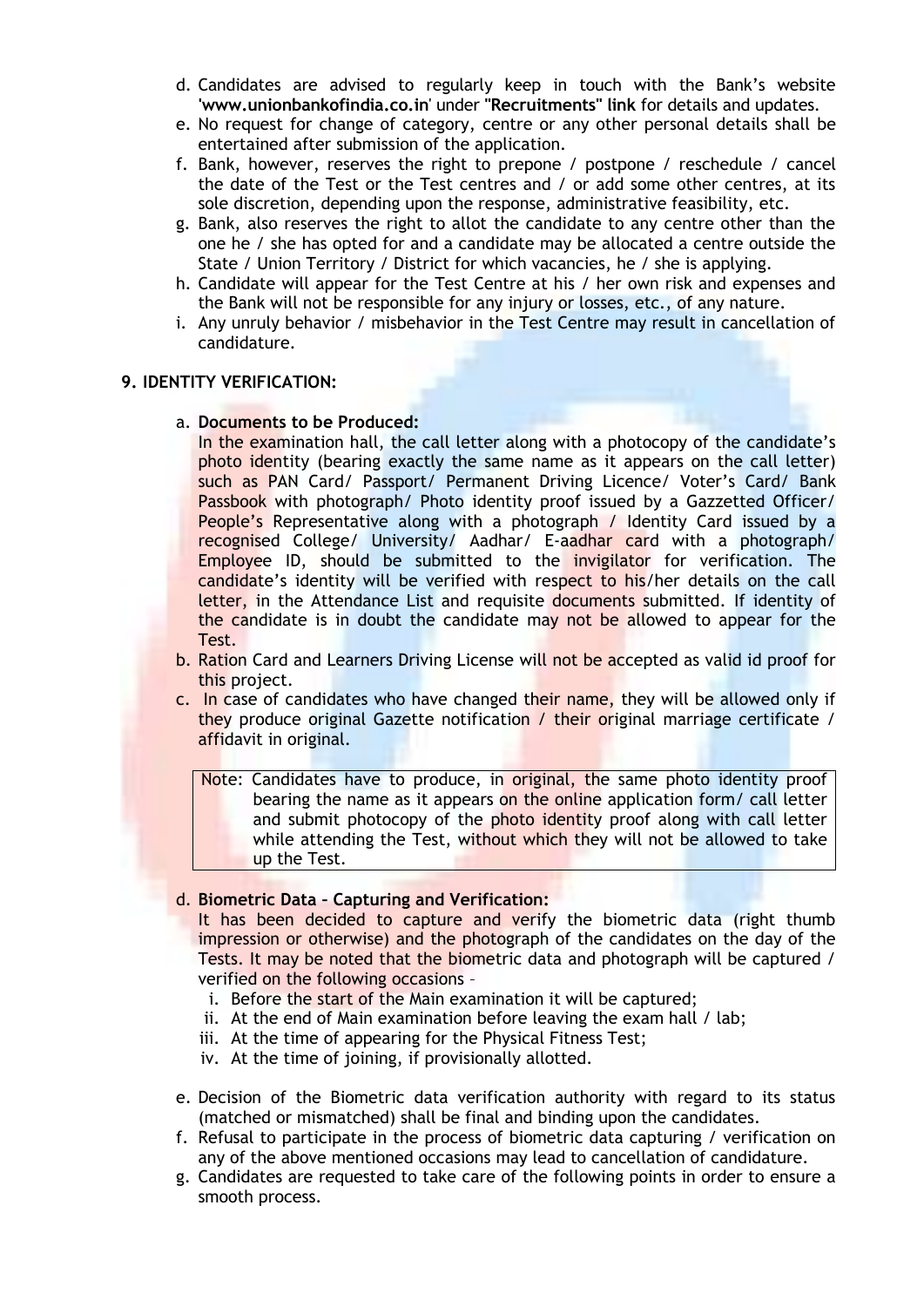- i. If fingers are coated (stamped ink/mehndi/coloured...etc), ensure to thoroughly wash them so that coating is completely removed before the Test / joining day.
- ii. If fingers are dirty or dusty, ensure to wash them and dry them before the finger print (biometric) is captured.
- iii. Ensure fingers of both hands are dry. If fingers are moist, wipe each finger to dry them.
- iv. If the primary finger (right thumb) to be captured is injured/damaged, immediately notify the concerned authority in the Test centre. In such cases impression of other fingers, toes etc may be captured.

### **10. HOW TO APPLY:**

# **DETAILED GUIDELINES/PROCEDURES FOR**

- **A. APPLICATION REGISTRATION**
- **B. PAYMENT OF FEES**
- **C. PHOTOGRAPH & SIGNATURE SCAN AND UPLOAD**

# **Candidates can apply online only and no other mode of application will be accepted.**

# **IMPORTANT POINTS TO BE NOTED BEFORE REGISTRATION**

Before applying online, candidates should-

- i. Scan their photograph and signature ensuring that both the photograph and signature adhere to the required specifications as given under Guideline for photograph & signature scan and upload.
- ii. Have a valid personal email ID and mobile no., which should be kept active till the completion of this Recruitment Process. Bank may send intimation to download call letters for the tests through the registered e-mail ID and/or by post. In case a candidate does not have a valid personal e-mail ID, he/she should create his/her new e-mail ID and mobile no. before applying on-line and must maintain that email account and mobile number.
- iii. **APPLICATION FEES/ INTIMATION CHARGES (NON REFUNDABLE)**Rs. 100/- (Rupees One Hundred only) for the ex-servicemen candidates irrespective of their category.

Bank Transaction charges for Online Payment of application fees/intimation charges will have to be borne by the candidate.

# **A. Application Procedure**

- 1. Candidates are first required to go to the Bank's website www.unionbankofindia.co.in and click on the 'Recruitment' Page to open the link "Armed Guard Recruitment 2018-19" and then click on the option "CLICK HERE TO APPLY ONLINE" to open the On-Line Application Form.
- 2. To register application, choose the tab "**Click here for New Registration**" and enter Name, Contact details and Email-id. A Provisional Registration Number and Password will be generated by the system and displayed on the screen. Candidate should note down the Provisional Registration Number and Password. An Email & SMS indicating the Provisional Registration number and Password will also be sent.
- 3. In case the candidate is unable to complete the application form in one go, he / she can save the data already entered by choosing "SAVE AND NEXT" tab. Prior to submission of the online application candidates are advised to use the "SAVE AND NEXT" facility to verify the details in the online application form and modify the same if required.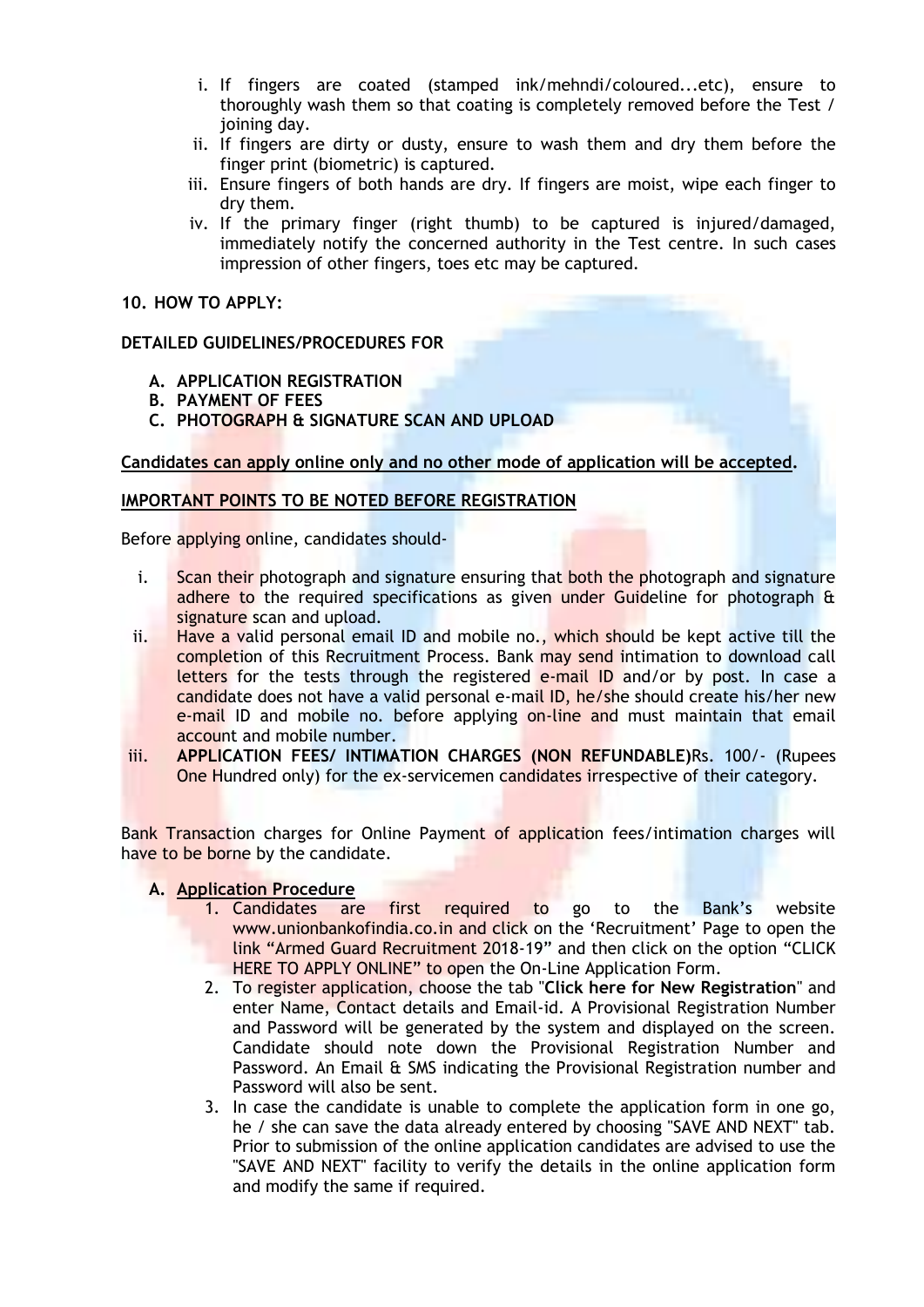- 4. Candidates are advised to carefully fill and verify the details filled in the online application themselves as no change will be possible/ entertained after clicking the FINAL SUBMIT BUTTON.
- 5. The Name of the candidate or his /her Father/ Husband etc. should be spelt correctly in the application as it appears in the Certificates/ Mark sheets/Identity proof. Any change/alteration found may disqualify the candidature.
- 6. Validate your details and Save your application by clicking the 'Validate your details' and 'Save & Next' button.
- 7. Candidates can proceed to upload Photo & Signature as per the specifications given in the Guidelines for Scanning and Upload of Photograph and Signature detailed under point "C".
- 8. Candidates can proceed to fill other details of the Application Form.
- 9. Click on the Preview Tab to preview and verify the entire application form before FINAL SUBMIT.
- 10. Modify details, if required, and click on 'FINAL SUBMIT' ONLY after verifying and ensuring that the photograph, signature uploaded and other details filled by you are correct.
- 11. Click on 'Payment' Tab and proceed for payment.
- 12. Click on 'Submit' button.

#### B. **PAYMENT OF FEES**

#### **ONLINE MODE**

- 1. The application form is integrated with the payment gateway and the payment process can be completed by following the instructions.
- 2. The payment can be made by using Debit Cards (RuPay/Visa/MasterCard/Maestro), Credit Cards, Internet Banking, IMPS, Cash Cards/ Mobile Wallets.
- 3. After submitting your payment information in the online application form, PLEASE WAIT FOR THE INTIMATION FROM THE SERVER. DO NOT PRESS BACK OR REFRESH BUTTON IN ORDER TO AVOID DOUBLE CHARGE
- 4. On successful completion of the transaction, an e-Receipt will be generated.
- 5. Non-generation of 'E-Receipt' indicates PAYMENT FAILURE. On failure of payment, Candidates are advised to login again using their Provisional Registration Number and Password and repeat the process of payment.
- 6. Candidates are required to take **a printout of the e-Receipt** and online Application Form. **Please note that if the same cannot be generated, online transaction may not have been successful**.
- 7. For Credit Card users: All charges are listed in Indian Rupee. If you use a non-Indian credit card, your bank will convert to your local currency based on prevailing exchange rates.
- 8. To ensure the security of your data, please close the browser window once your transaction is completed.
- **9. There is facility to print application form containing fee details after payment of fees.**

#### **Note:**

a. After completing the procedure of applying on-line including payment of fees / intimation charges, the candidate should take a printout of the system generated online application form, ensure the particulars filled in are accurate and retain it along with Registration Number and Password for future reference. They should not send this printout to the Bank.

**Note:**All the particulars mentioned in the online application including Name of the Candidate, Category, Date of Birth, Address, Mobile Number, Email ID, Test Centre, District in which applied for, Qualifications, etc. will be considered as final.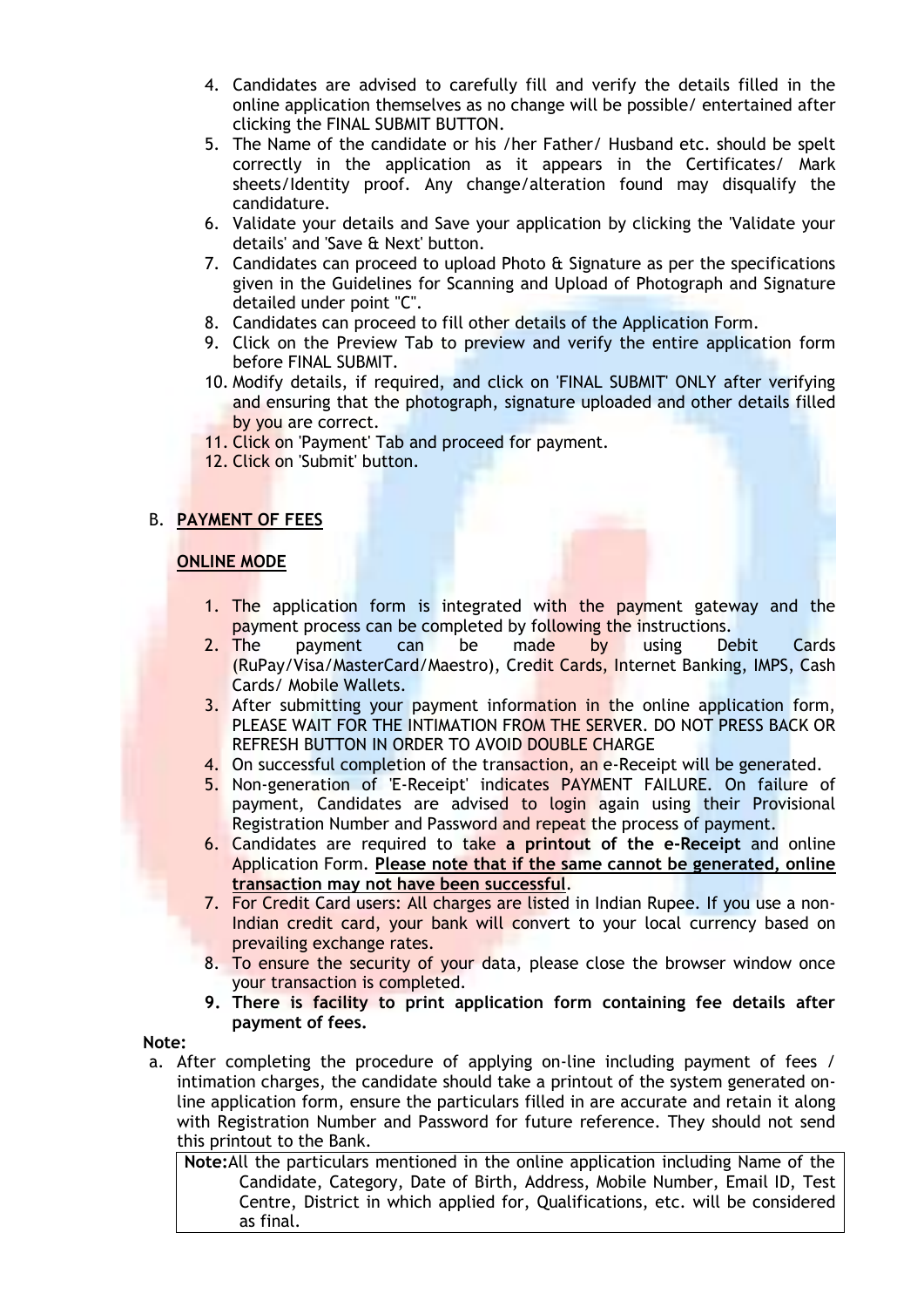- b. An online application which is incomplete in any respect such as without proper passport size photograph and signature uploaded in the online application form/ unsuccessful fee payment will not be considered as valid.
- c. Candidates are advised in their own interest to apply on-line much before the closing date and not to wait till the last date for depositing the fee / intimation charges to avoid the possibility of disconnection/ inability/ failure to log on to the Bank's website on account of heavy load on internet/website jam.
- d. Bank does not assume any responsibility for the candidates not being able to submit their applications within the last date on account of the aforesaid reasons or for any other reason beyond the control of the Bank.
- e. Please note that the above procedure is the only valid procedure for applying. No other mode of application or incomplete steps would be accepted and such applications would be rejected.
- f. Any information submitted by an applicant in his/ her application shall be binding on the candidate personally and he/she shall be liable for prosecution/ civil consequences in case the information/ details furnished by him/ her are found to be false at a later stage.

# **11. GENERAL INSTRUCTIONS:**

- a. Candidates will have to invariably produce and submit the requisite documents such as valid call letter, a photocopy of photo-identity proof bearing the same name as it appears on the online submitted application form etc., at the time of Test. No document shall be directly sent to Bank by candidates before or after the online Test(s).
- b. Before applying for the post, the candidate should ensure that he/she fulfils the eligibility and other norms mentioned in this advertisement. Candidates are therefore advised to carefully read this advertisement and follow all the instructions given for submitting online application.
- c. All the candidates who wish to apply are hereby informed that providing AADHAR number or AADHAR Enrolment number in the application, is optional.
- d. A Candidate's admission / shortlisting to the Online Test / Physical Fitness Test and subsequent processes are strictly provisional. The mere fact that the call letter(s)/ provisional appointment has been issued to the candidate does not imply that his/ her candidature has been finally cleared by Bank. Bank would be free to reject any application, at any stage of the process, cancel the candidature of the candidate in case it is detected at any stage that a candidate does not fulfill the eligibility norms and/or that he/she has furnished any incorrect/false information/certificate/documents or has suppressed any material fact(s).If candidature of any candidate is rejected for any reason according to the terms and conditions of this advertisement, no further representation in this regard will be entertained. Such decisions shall be final and binding on the candidate. If any of these shortcomings is/are detected after appointment in the Bank, his/her services are liable to be summarily terminated.
- e. Decision of Bank in all matters regarding eligibility of the candidate, the stages at which such scrutiny of eligibility is to be undertaken, qualifications and other eligibility norms, the documents to be produced for the purpose of the conduct of Test, verification etc. and any other matter relating to the recruitment process will be final and binding on the candidate. No correspondence or personal enquiries shall be entertained by Bank in this regard. Bank takes no responsibility to receive/ collect any certificate/remittance/ document sent separately.
- f. Not more than one application should be submitted by any candidate. In case of multiple Applications only the latest valid (completed) application will be retained and the application fee/ intimation charges paid for the other multiple registration(s) will stand forfeited.
- g. Multiple attendance/ appearances in the online examination will be summarily rejected/ candidature cancelled.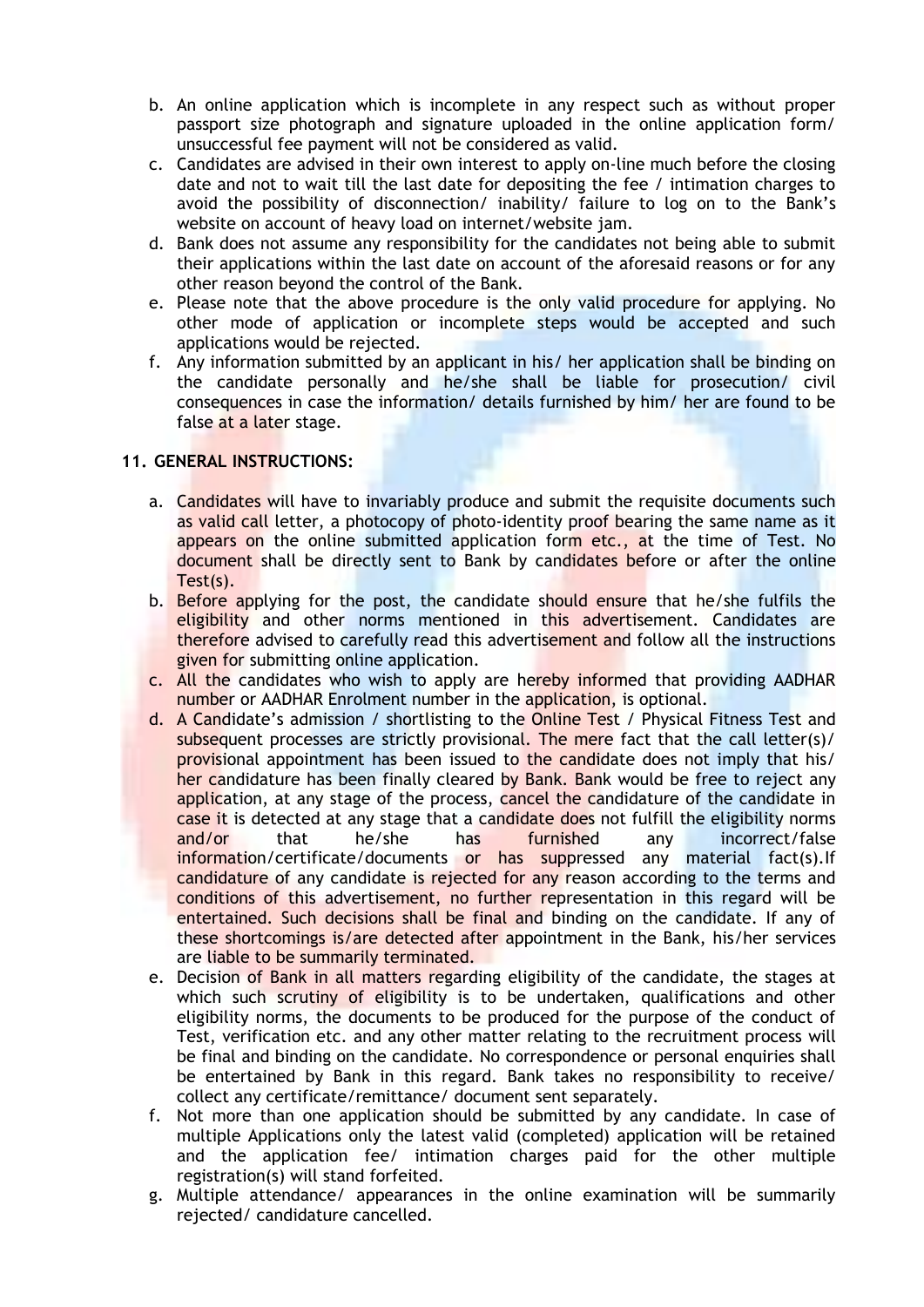- h. Online applications once registered will not be allowed to be withdrawn and/or the application fee/ intimation charges once paid will not be refunded nor be held in reserve for any other examination.
- i. Any resulting dispute arising out of this advertisement including the recruitment process shall be subject to the sole jurisdiction of the Courts situated at Mumbai.
- j. The candidate should indicate in the online application the District to which he/she opts for provisional appointment on selection. The option once exercised will be irrevocable.
- k. Any canvassing or creating influence for undue advantage shall lead to disqualification from the process.
- l. Any request for change of date, time and venue for the Test(s) will not be entertained.
- m. Any request for change of address, details mentioned in the online application form will not be entertained**.**
- n. In case any dispute arises on account of interpretation of clauses in any version of this advertisement other than English, the English version available on Bank's website shall prevail.
- o. A candidate should ensure that the signatures appended by him/her in all the places viz. in his/her call letter, attendance sheet etc. and in all correspondence with the Bank in future should be identical and there should be no variation of any kind.
- p. A recent, recognizable photograph  $(4.5cm \times 3.5cm)$  should be uploaded by the candidate in the online application form and the candidate should ensure that copies of the same are retained for use at various stages of the process. Candidates are also advised not to change their appearance till the process is completed. Failure to produce the same photograph at various stages of the process or doubt about identity at any stage could lead to disqualification.
- q. The possibility of occurrence of some problem in the administration of the Test cannot be ruled out completely which may impact test delivery and/or result from being generated. In that event, every effort will be made to rectify such problem, which may include movement of candidates, delay in test etc. Conduct of a re-exam is at the absolute discretion of Bank. Candidates will not have any claim for a retest. Candidates not willing to move or not willing to participate in the delayed process of test delivery shall be summarily rejected from the process.
- r. Bank shall not be responsible for any application made/ wrong information provided by an unauthorized person / institution. Candidates are advised not to share/ mention their application details with/to anyone.
- s. Appointment of candidates is subject to his/her being declared medically fit, as per any other requirements of the Bank and subject to service and conduct rules of the Bank. Decision of Bank will be final and binding on candidates.
- t. Bank reserves the right to change (cancel/  $modify/$  add) any of the criteria, method of selection and provisional allotment etc.
- u. Intimations will be sent by email and/ or SMS only to the email ID and mobile number registered in the online application form or by post.
- v. Bank shall not be responsible if the information/ intimations do not reach candidates in case of change in the mobile number, email address, correspondence address, technical fault or otherwise, beyond the control of Bank and candidates are advised to keep a close watch on the authorized Bank's website [www.unionbankofindia.co.in](http://www.unionbankofindia.co.in/) for latest updates.
- w. **Following items are not allowed inside the examination centre:**
	- i. Any stationery item like textual material (printed or written), bits of papers, Geometry/Pencil Box, Plastic Pouch, Calculator, Scale, Writing Pad, Pen Drives, Log Table, Electronic Pen/Scanner etc.
	- ii. Any communication device like Mobile Phone, Bluetooth, Earphones, Microphone, Pager, Health Band, etc.
	- iii. Other items like Goggles, Handbags, Hair-pin, Hair-band, Belt, Cap, etc.
	- iv. All ornaments like Ring, Earrings, Nose-pin, Chain/Necklace, Pendants, Badge, brooch etc. should be thoroughly checked.
	- v. Any watch/Wrist Watch, Camera, etc.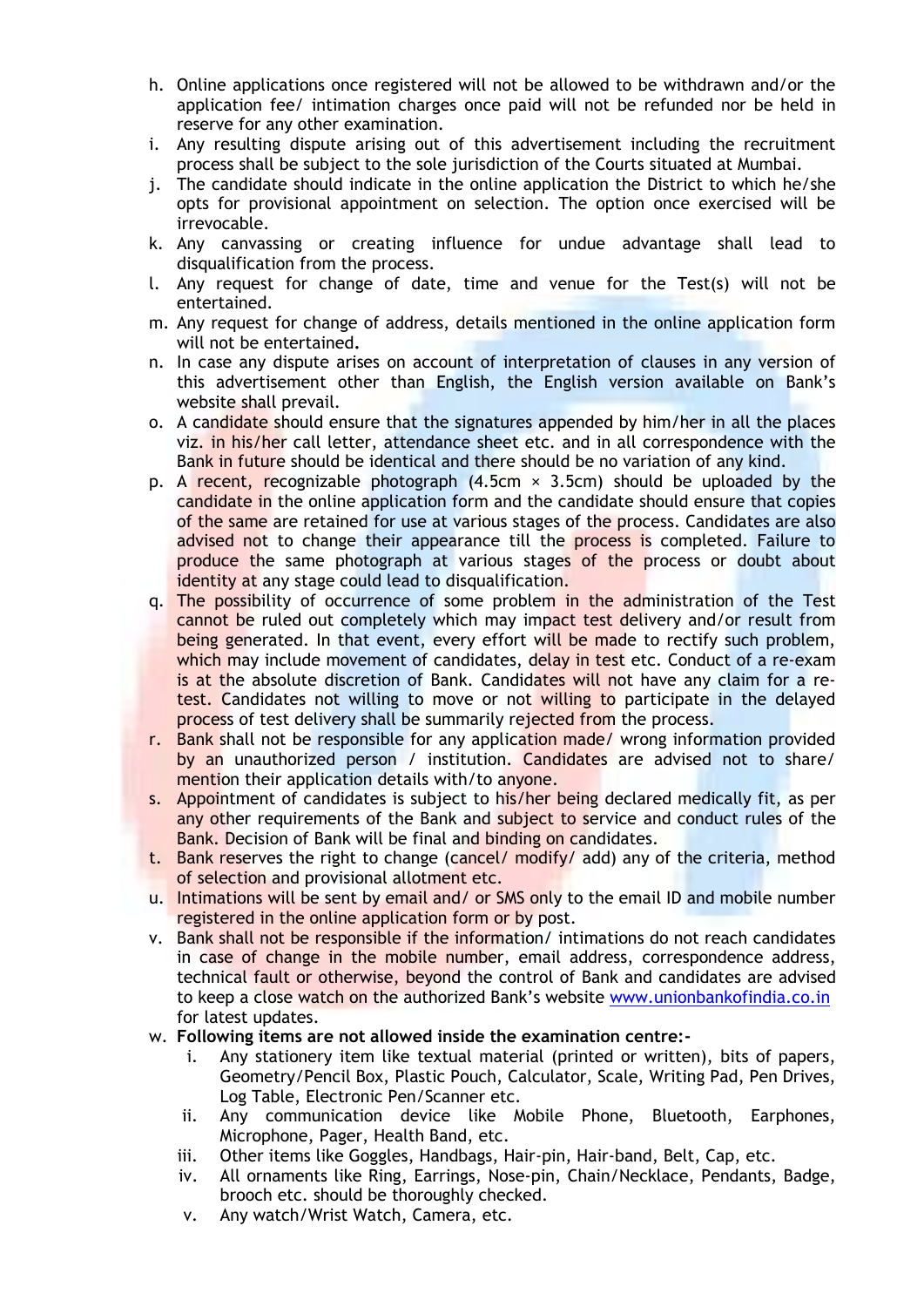- vi. Any metallic item
- vii. Any eatable item opened or packed, water bottle etc.
- viii. Any other item which could be used for unfair means for hiding communication devices like camera, blue tooth devices etc.
- x. Any infringement of these instructions shall entail cancellation of candidature and disciplinary action including ban from future examinations and police complaints.
- y. Candidates are advised in their own interest not to bring any of the banned items to the venue of the examination, as arrangement for their safekeeping cannot be assured. Bank and/or any agency engaged with conduct of the Test shall not take any responsibility for loss of any of the items. Responsibility of safekeeping of the same shall rest with the candidates.

# **12. ACTION AGAINST CANDIDATES FOUND GUILTY OF MISCONDUCT/ USE OF UNFAIR MEANS:**

Candidates are advised in their own interest that they should not furnish any particulars that are false, tampered with or fabricated and should not suppress any material information while submitting online application.

At the time of Test, or in a subsequent selection procedure, if a candidate is (or has been) found guilty of –

- a. using unfair means, or
- b. impersonating or procuring impersonation by any person, or
- c. misbehaving in the Test Venue or disclosing, publishing, reproducing, transmitting, storing or facilitating transmission and storage of contents of the test(s) or any information therein in whole or part thereof in any form or by any means, verbal or written, electronically or mechanically for any purpose, or
- d. resorting to any irregular or improper means in connection with his/ her candidature, or
- e. obtaining support for his/ her candidature by unfair means, or
- f. carrying mobile phones or similar electronic devices of communication in the examination hall such a candidate may, in addition to rendering himself/ herself liable to criminal prosecution,

#### is liable :-

- i. to be disqualified from the Test for which he/ she is a candidate.
- ii. to be debarred either permanently or for a specified period from any examination conducted by Bank.
- iii. for termination of service, if he/ she has already joined the Bank.

#### **Important:**

Bank would be analyzing the responses (answers) of individual candidates with other candidates to detect patterns of similarity of right and wrong answers. If in the analytical procedure adopted by Bank in this regard, it is inferred/ concluded that the responses have been shared and scores obtained are not genuine/ valid, Bank reserves right to cancel the candidature of the concerned candidates and the result of such candidates (disqualified) will be withheld. No representation in this regard shall be entertained.

#### **13. CALL LETTERS & ANNOUNCEMENTS:**

- a. The Centre, venue address, date and time for the Test(s) shall be intimated in the respective Call Letter.
- b. An eligible candidate should download his/her call letter from the authorized Bank's website [www.unionbankofindia.co.in](http://www.unionbankofindia.co.in/) by entering his/ her details i.e. Registration Number and Password/Date of Birth.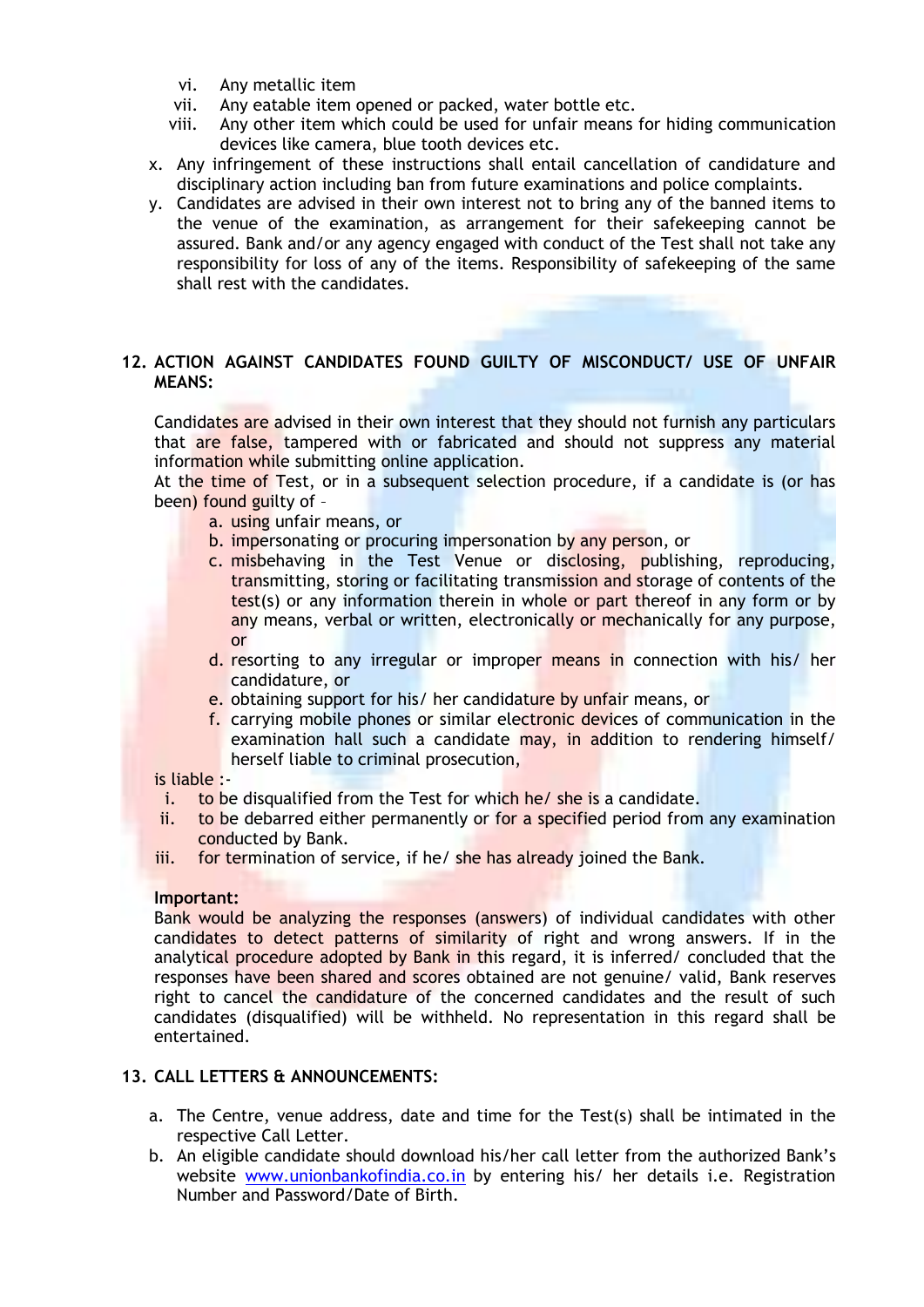c. Intimations will be sent by email and/ SMS to the email ID and mobile number registered in the online application form or by post. Bank will not take responsibility for late receipt / non-receipt of any communication e-mailed/ sent via SMS / by post to the candidate due to change in the mobile number, email address, correspondence address, technical fault or otherwise beyond the control of Bank. Candidates are hence advised to regularly keep in touch with the authorized Bank's website [www.unionbankofindia.co.in](http://www.unionbankofindia.co.in/) from time to time for details, announcements, updates and any information which may be posted for further guidance as well as to check their registered e-mail account from time to time during the recruitment process.

### **14. DISCLAIMER :**

Instances for providing incorrect information and/or process violation by a candidate detected at any stage of the selection, process will lead to disqualification of the candidate from the selection process and he/she will not be allowed to appear for any exams of the Bank in future. If such instances go undetected during the current selection process but are detected subsequently, such disqualification will take place with retrospective affect. The Bank reserves the right to cancel the conduct of this recruitment process without assigning any reason.

15. Decision of the Bank in respect of all matters pertaining to this recruitment would be final and binding on all candidates.

**MUMBAI**

**DATED: 21.01.2019 GENERAL MANGER (HR)**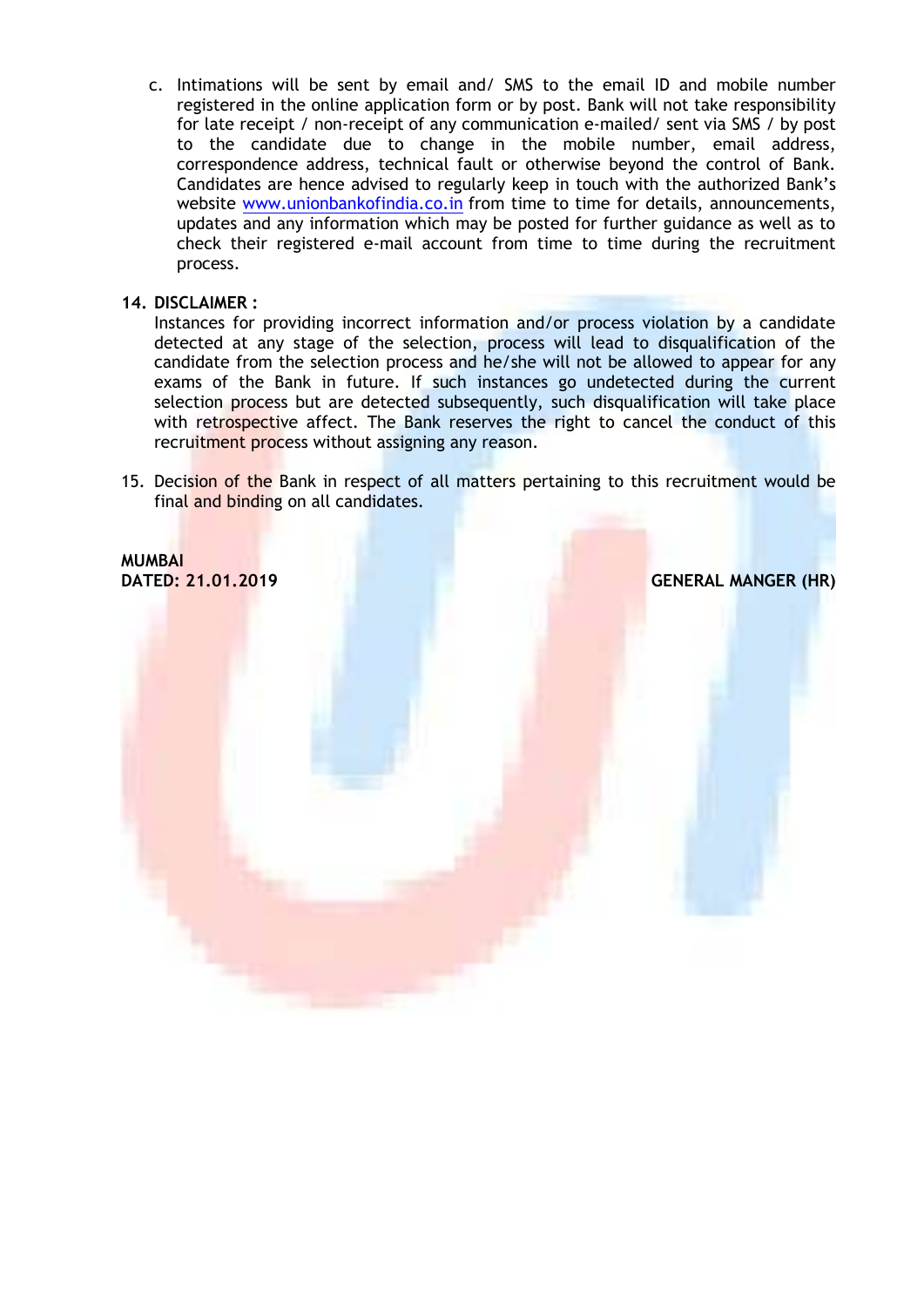**ANNEXURE-I**

|                         |                                                                                 | <u>Tentacive District-Wise, Category-Wise Vacancies of Armed Odard</u> |                                  |  |                 |                         |                         |                         |
|-------------------------|---------------------------------------------------------------------------------|------------------------------------------------------------------------|----------------------------------|--|-----------------|-------------------------|-------------------------|-------------------------|
| <b>SN</b>               | <b>District</b>                                                                 | <b>State</b>                                                           | No. of                           |  | $\overline{SC}$ | ST                      | <b>OBC</b>              | <b>UR</b>               |
|                         |                                                                                 | <b>Vacancies</b>                                                       |                                  |  |                 |                         |                         |                         |
| 1                       | Guntur                                                                          | <b>Andhra Pradesh</b>                                                  | $\overline{2}$<br>$\overline{2}$ |  | 1               |                         |                         | 1                       |
| $\overline{2}$          | Barpeta                                                                         | Assam                                                                  |                                  |  |                 |                         |                         | $\overline{2}$          |
| $\overline{3}$          | Dibrugarh                                                                       | Assam                                                                  | 1                                |  |                 |                         |                         | 1                       |
| $\overline{\mathbf{4}}$ | Kamrup                                                                          | Assam                                                                  | 1                                |  |                 |                         |                         | 1                       |
| $\overline{5}$          | Begusarai                                                                       | <b>Bihar</b>                                                           | $\overline{2}$                   |  | 1               | 1                       |                         |                         |
| $\overline{6}$          | Patna                                                                           | <b>Bihar</b>                                                           | 1                                |  | 1               |                         |                         |                         |
|                         | 7<br>Chandigarh<br>Chandigarh                                                   |                                                                        | $\overline{2}$                   |  |                 |                         |                         | $\overline{2}$          |
| $\overline{8}$          | Delhi                                                                           | Delhi                                                                  | $\overline{2}$                   |  |                 | 1                       | 1                       |                         |
| 9                       | Ahmedabad                                                                       | Gujarat                                                                | 1                                |  |                 |                         |                         |                         |
| 10                      | Gandhinagar                                                                     | Gujarat                                                                | 1                                |  |                 |                         |                         |                         |
| $\overline{11}$         | Kheda                                                                           | Gujarat                                                                | 1                                |  |                 |                         | 1                       |                         |
| $\overline{12}$         | Rajkot                                                                          | Gujarat                                                                | $\overline{2}$                   |  |                 |                         | 1                       | 1                       |
| $\overline{13}$         | Surat                                                                           | Gujarat                                                                | $\overline{2}$                   |  | 1               |                         |                         | 1                       |
| 14                      | Vadodara                                                                        | Gujarat                                                                | 1                                |  |                 |                         | 1                       |                         |
| $\overline{15}$         | Panipat                                                                         | Haryana                                                                | 1                                |  |                 |                         | 1                       |                         |
| 16                      | Jammu                                                                           | Jammu & Kashmir                                                        | $\overline{2}$                   |  |                 |                         | 1                       | $\mathbf{1}$            |
| $\overline{17}$         | Srinagar                                                                        | Jammu & Kashmir                                                        | $\overline{2}$                   |  |                 | 1                       |                         | 1                       |
| 18                      | Giridih                                                                         | Jharkhand                                                              | $\overline{2}$                   |  |                 |                         |                         | $\overline{2}$          |
| 19                      | Belgaum                                                                         | Karnataka                                                              | 1                                |  |                 | 1                       |                         |                         |
| $\overline{20}$         | Ernakulam                                                                       | Kerala                                                                 | $\overline{\mathbf{3}}$          |  | $\mathbf{1}$    |                         | 1                       | 1                       |
| $\overline{21}$         | <b>Idukki</b>                                                                   | Kerala                                                                 | $\overline{\mathbf{3}}$          |  |                 | 1                       | 1                       | $\overline{\mathbf{1}}$ |
| $\overline{22}$         | <b>Kozhikode</b>                                                                | Kerala                                                                 |                                  |  |                 |                         |                         | $\overline{\mathbf{1}}$ |
| $\overline{23}$         | Thiruvananthapuram                                                              | Kerala                                                                 | 1<br>1                           |  |                 |                         |                         | $\overline{1}$          |
| $\overline{24}$         | <b>Bhopal</b>                                                                   | Madhya Pradesh                                                         | 1                                |  |                 | $\mathbf{1}$            |                         |                         |
| 25                      | Jabalpur                                                                        | <b>Madhya Pradesh</b>                                                  | $\overline{\mathbf{1}}$          |  | 1               |                         |                         |                         |
| 26                      | Singrauli                                                                       | Madhya Pradesh                                                         | $\overline{2}$                   |  | 1               | $\mathbf{1}$            |                         |                         |
| $\overline{27}$         | Mumbai                                                                          | Maharashtra                                                            | 14                               |  | 1               | 10                      | 1                       | $\overline{\mathbf{2}}$ |
| 28                      | Sambhalpur                                                                      | Odisha                                                                 | $\overline{\mathbf{8}}$          |  |                 | $\overline{\mathbf{3}}$ | 1                       | $\overline{4}$          |
| 29                      | Amritsar                                                                        | Punjab                                                                 | 1                                |  |                 |                         |                         | 1                       |
| 30                      | Ferozpur                                                                        | Punjab                                                                 | 1                                |  |                 |                         |                         | 1                       |
| 31                      | Hoshiarpur                                                                      |                                                                        | 3                                |  | 1               |                         | 1                       | 1                       |
| 32                      | Punjab<br>Ludhiana                                                              |                                                                        | $\overline{2}$                   |  |                 |                         |                         |                         |
|                         |                                                                                 | Punjab                                                                 |                                  |  |                 |                         | 1                       | Ί                       |
| 33<br>34                | Pathankot<br>Chennai                                                            | Punjab<br>Tamil Nadu                                                   | 1<br>$\overline{2}$              |  |                 |                         |                         | 1<br>$\overline{2}$     |
| 35                      |                                                                                 | Tamil Nadu                                                             |                                  |  |                 |                         |                         |                         |
|                         | Coimbatore                                                                      |                                                                        | 1                                |  |                 |                         |                         | 1                       |
| 36                      | Madurai                                                                         | Tamil Nadu                                                             | 1                                |  |                 |                         |                         | 1                       |
| $\overline{37}$         | Hyderabad                                                                       | Telangana                                                              | 1                                |  |                 |                         |                         | 1                       |
| 38                      | Karimnagar                                                                      | Telangana                                                              | 1                                |  |                 |                         | 1                       |                         |
| $\overline{39}$         | Agra                                                                            | <b>Uttar Pradesh</b>                                                   | $\overline{2}$                   |  | $\mathbf{2}$    |                         |                         |                         |
| $\overline{40}$         | Gorakhpur                                                                       | <b>Uttar Pradesh</b>                                                   | $\overline{\mathbf{3}}$          |  | $\overline{2}$  | 1                       |                         |                         |
| 41                      | Kanpur                                                                          | <b>Uttar Pradesh</b>                                                   | $\overline{2}$                   |  | 1               | $\mathbf 1$             |                         |                         |
| $\overline{42}$         | Lucknow                                                                         | <b>Uttar Pradesh</b>                                                   | 1                                |  | 1               |                         |                         |                         |
| 43                      | Mau                                                                             | <b>Uttar Pradesh</b>                                                   | $\overline{2}$                   |  | 1               | 1                       |                         |                         |
| 44                      | Meerut                                                                          | <b>Uttar Pradesh</b>                                                   | $\overline{2}$                   |  | 1               | 1                       |                         |                         |
| 45                      | Dehradun                                                                        | <b>Uttarakhand</b>                                                     | 1                                |  |                 | 1                       |                         |                         |
| 46                      | Nainital                                                                        | <b>Uttarakhand</b>                                                     | 1                                |  |                 |                         |                         | 1                       |
| $\overline{47}$         | Bardhaman                                                                       | West Bengal                                                            | $\overline{\mathbf{3}}$          |  | 1               |                         | $\mathbf{2}$            |                         |
| 48                      | Kolkata                                                                         | West Bengal                                                            | 6                                |  | 1               | 1                       | $\overline{\mathbf{4}}$ |                         |
|                         | <b>Total</b>                                                                    |                                                                        | 100                              |  | 19              | 26                      | 21                      | 34                      |
|                         | <b>Abbreviations:</b>                                                           |                                                                        |                                  |  |                 |                         |                         |                         |
|                         | SC-Scheduled Caste, ST-Scheduled Tribe, OBC-Other Backward Class, UR-Unreserved |                                                                        |                                  |  |                 |                         |                         |                         |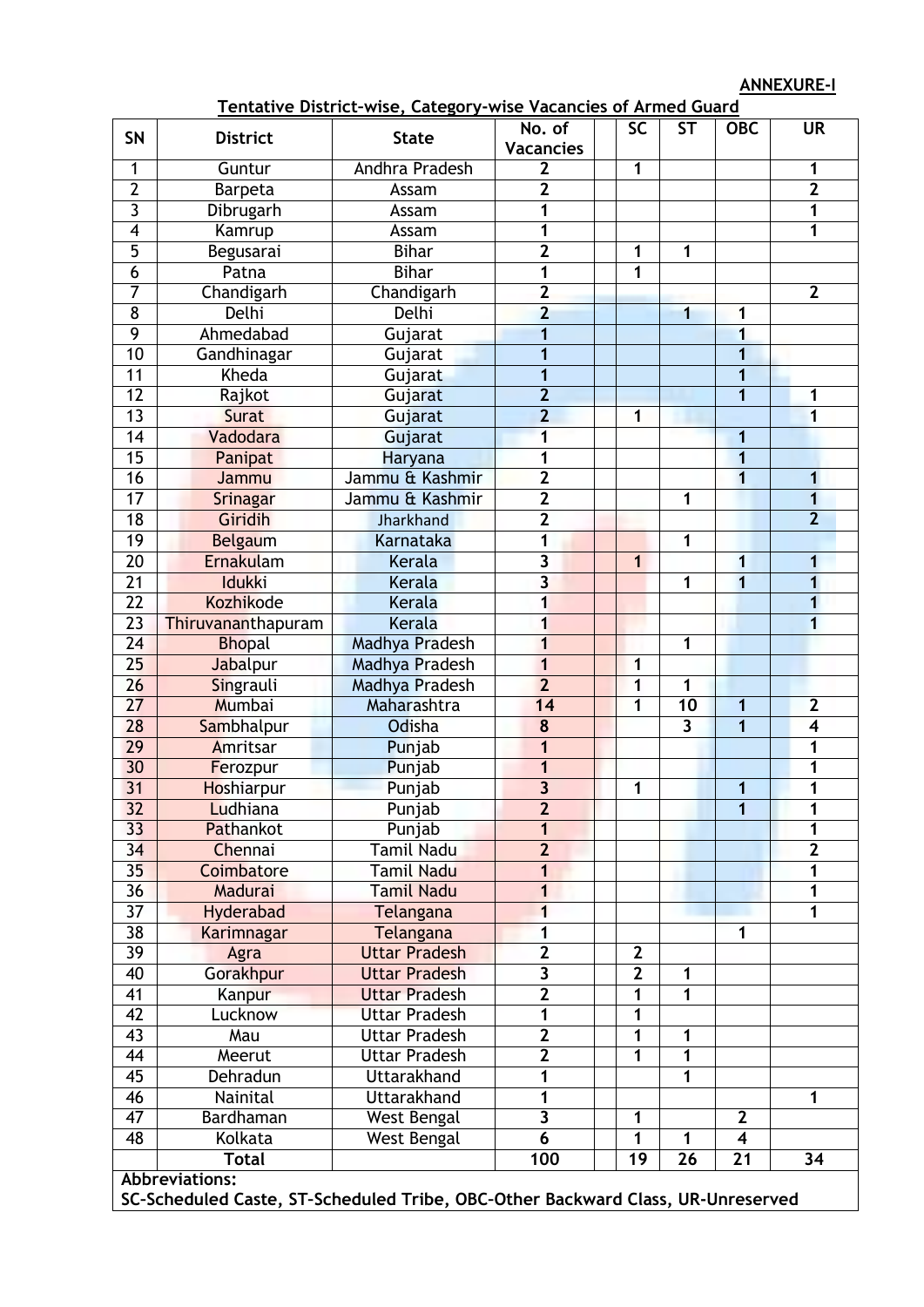# **Note:**

- a. The number of vacancies is tentative and can be changed at sole discretion of the Bank.
- b. The category-wise breakup of the vacancies includes backlog vacancies of various reserved categories as per extant Government of India guidelines.
- c. All vacancies are horizontally reserved for Ex-Servicemen who only can apply for the Post.
- d. The Post of Armed Guard is not an identified Post for Persons with Disabilities (PwDs) in the Bank and hence reservation of vacancies is not available to them.
- e. Candidates belonging to SC Category can also apply for un-reserved vacancies. However, guidelines applicable to candidates belonging to unreserved category would apply. Reservation shall be provided as per Government guidelines.

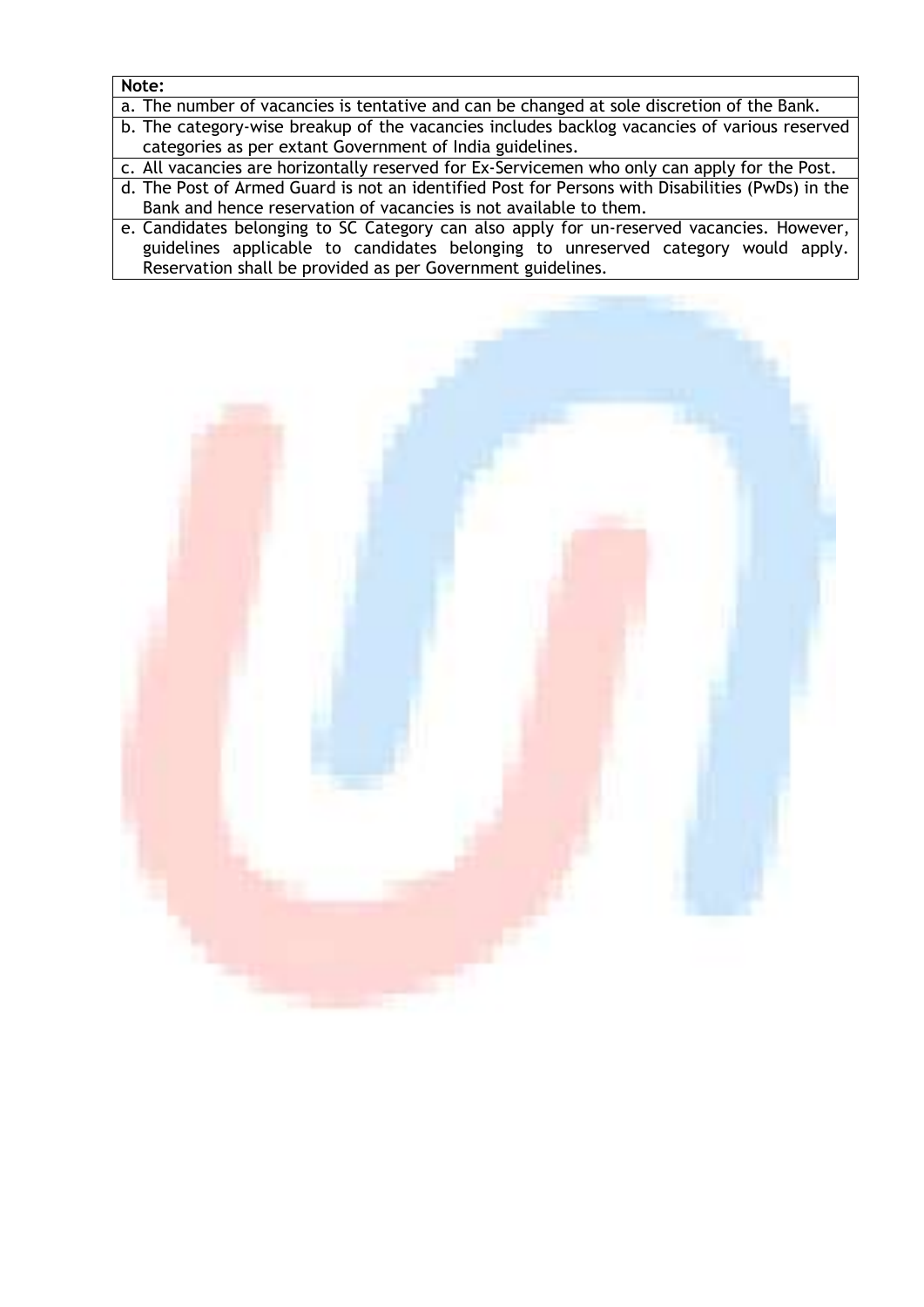**Guidelines for scanning and Upload of Photograph (4.5cm × 3.5cm) & Signature** 

**Before applying online a candidate will be required to have a scanned (digital) image of his/her photograph and signature as per the specifications given below.**

Photograph Image:

- **- Photograph must be a recent passport style colour picture.**
- **- Make sure that the picture is in colour, taken against a light-coloured, preferably white, background.**
- **- Look straight at the camera with a relaxed face**

**- If the picture is taken on a sunny day, have the sun behind you, or place yourself in the shade, so that you are not squinting and there are no harsh shadows** 

**- If you have to use flash, ensure there's no "red-eye"** 

**- If you wear glasses make sure that there are no reflections and your eyes can be clearly seen.** 

**- Caps, hats and dark glasses are not acceptable. Religious headwear is allowed but it must not cover your face.** 

- **- Dimensions 200 x 230 pixels (preferred)**
- **- Size of file should be between 20kb–50 kb**

**- Ensure that the size of the scanned image is not more than 50kb. If the size of the file is more than 50 kb, then adjust the settings of the scanner such as the DPI resolution, no. of colours etc., during the process of scanning.**

Signature Image:

- **- The applicant has to sign on white paper with Black Ink pen.**
- **- The signature must be signed only by the applicant and not by any other person.**

**- The signature will be used to put on the Attendance sheet and wherever necessary.** 

**- The applicant's signature obtained on the call letter and attendance sheet at the time of the examination should match the uploaded**  signature. In case of mismatch, **the applicant may be disqualified.** 

- **- Dimensions 140 x 60 pixels (preferred)**
- **- Size of file should be between 10kb – 20kb**
- **- Ensure that the size of the scanned image is not more than 20kb**
- **-** Signature in CAPITAL LETTERS shall NOT be accepted.

Scanning the photograph & signature:

- **- Set the scanner resolution to a minimum of 200 dpi (dots per inch)**
- **- Set Color to True Color**
- **- File Size as specified above**
- **- Crop the image in the scanner to the edge of the photograph/signature, then use the upload editor to crop the image to the final size (as specified above).**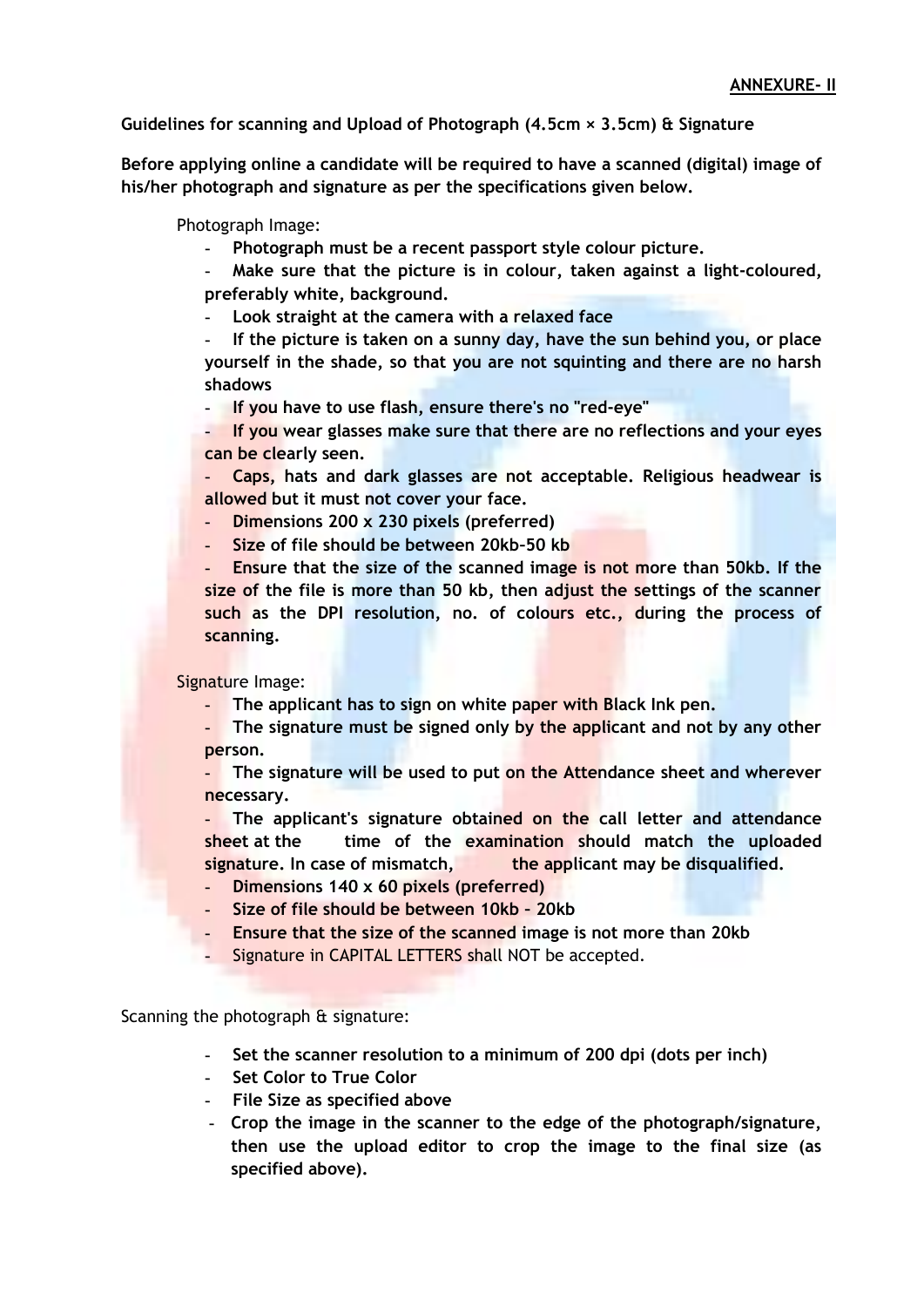**- The image file should be JPG or JPEG format. An example file name is : image01.jpg or image01.jpeg Image dimensions can be checked by listing the folder files or moving the mouse over the file image icon.**

**- Candidates using MS Windows/MSOffice can easily obtain photo and signature in .jpeg format not exceeding 50kb & 20kb respectively by using MS Paint or MSOffice Picture Manager. Scanned photograph and signature in any format can be saved in .jpg format by using 'Save As' option in the File menu and size can be reduced below 50 kb (photograph) & 20 kb(signature) by using crop and then resize option (Please see point (i) & (ii) above for the pixel size) in the 'Image' menu. Similar options are available in other photo editor also.** 

**- If the file size and format are not as prescribed, an error message will be displayed.** 

**- While filling in the Online Application Form the candidate will be provided with a link to upload his/her photograph and signature.** 

Procedure for Uploading the Photograph and Signature

- **- There will be two separate links for uploading Photograph and Signature**
- **- Click on the respective link "Upload Photograph / Signature"**
- **- Browse and Select the location where the Scanned Photograph / Signature file has been saved.**
- **- Select the file by clicking on it**
- **- Click the 'Open/Upload' button**

Your Online Application will not be registered unless you upload your photograph and signature as specified.

Note:

- **(1) In case the face in the photograph or signature is unclear the candidate's application may be rejected. After uploading the photograph/ signature in the online application form candidates should check that the images are clear and have been uploaded correctly. In case the photograph or signature is not prominently visible, the candidate may edit his/ her application and re-upload his/ her photograph or signature, prior to submitting the form.**
- **(2) After registering online candidates are advised to take a printout of their system generated online application forms.**
- **(3) Candidate should also ensure that photo is uploaded at the place of photo and signature at the place of signature. If photo in place of photo and signature in place of signature is not uploaded properly, candidate will not be allowed to appear for the exam.**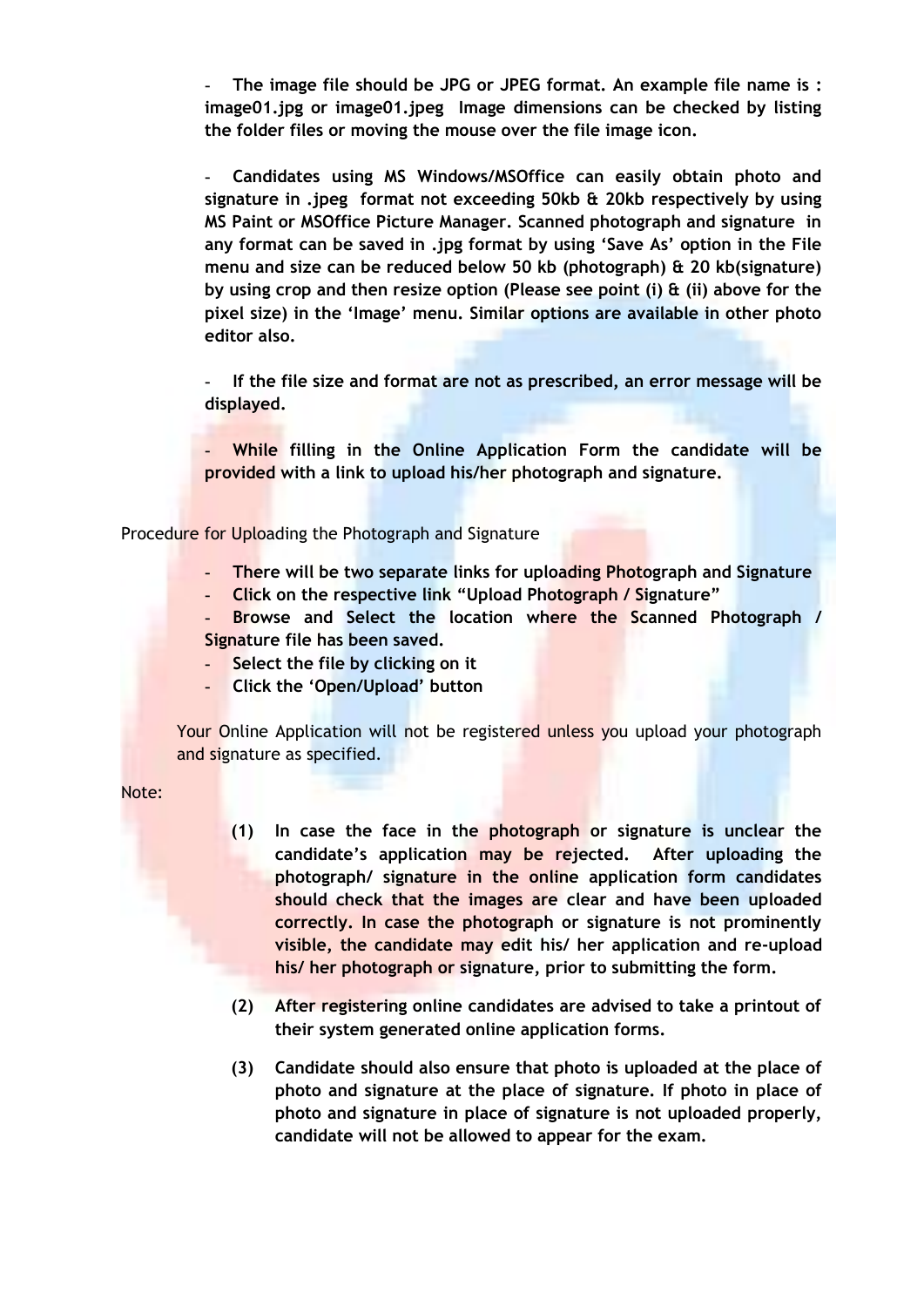# **FORM OF CERTIFICATE TO BE PRODUCED BY A CANDIDATE BELONGING TO SCHEDULED CASTE OR SCHEDULED TRIBE IN SUPPORT OF HIS / HER CLAIM.**

| 1. This is to certify that Sri / Smt / Kum*                                                                                                                                                                                                                                                                                                                                                                                                                                                                                                                                                                                                                                                                                                                                                                                                                                                                                                                                                                                                                                                                                                                                                                                                                                                                                                                                                                                                                                                                                                                                                                                                                                                                                                                                                                                                                                                                                                                                                                                                                                                                                                                                                                                                                                                                                        |                          |
|------------------------------------------------------------------------------------------------------------------------------------------------------------------------------------------------------------------------------------------------------------------------------------------------------------------------------------------------------------------------------------------------------------------------------------------------------------------------------------------------------------------------------------------------------------------------------------------------------------------------------------------------------------------------------------------------------------------------------------------------------------------------------------------------------------------------------------------------------------------------------------------------------------------------------------------------------------------------------------------------------------------------------------------------------------------------------------------------------------------------------------------------------------------------------------------------------------------------------------------------------------------------------------------------------------------------------------------------------------------------------------------------------------------------------------------------------------------------------------------------------------------------------------------------------------------------------------------------------------------------------------------------------------------------------------------------------------------------------------------------------------------------------------------------------------------------------------------------------------------------------------------------------------------------------------------------------------------------------------------------------------------------------------------------------------------------------------------------------------------------------------------------------------------------------------------------------------------------------------------------------------------------------------------------------------------------------------|--------------------------|
|                                                                                                                                                                                                                                                                                                                                                                                                                                                                                                                                                                                                                                                                                                                                                                                                                                                                                                                                                                                                                                                                                                                                                                                                                                                                                                                                                                                                                                                                                                                                                                                                                                                                                                                                                                                                                                                                                                                                                                                                                                                                                                                                                                                                                                                                                                                                    | son / daughter*          |
| of<br>___ in District / Division*                                                                                                                                                                                                                                                                                                                                                                                                                                                                                                                                                                                                                                                                                                                                                                                                                                                                                                                                                                                                                                                                                                                                                                                                                                                                                                                                                                                                                                                                                                                                                                                                                                                                                                                                                                                                                                                                                                                                                                                                                                                                                                                                                                                                                                                                                                  | of village / town*<br>οf |
| the State / Union Territory*________<br>belongs to the ____                                                                                                                                                                                                                                                                                                                                                                                                                                                                                                                                                                                                                                                                                                                                                                                                                                                                                                                                                                                                                                                                                                                                                                                                                                                                                                                                                                                                                                                                                                                                                                                                                                                                                                                                                                                                                                                                                                                                                                                                                                                                                                                                                                                                                                                                        |                          |
|                                                                                                                                                                                                                                                                                                                                                                                                                                                                                                                                                                                                                                                                                                                                                                                                                                                                                                                                                                                                                                                                                                                                                                                                                                                                                                                                                                                                                                                                                                                                                                                                                                                                                                                                                                                                                                                                                                                                                                                                                                                                                                                                                                                                                                                                                                                                    | Caste/Tribe*             |
| which is recognized as a Scheduled Caste/ Scheduled Tribe* under :                                                                                                                                                                                                                                                                                                                                                                                                                                                                                                                                                                                                                                                                                                                                                                                                                                                                                                                                                                                                                                                                                                                                                                                                                                                                                                                                                                                                                                                                                                                                                                                                                                                                                                                                                                                                                                                                                                                                                                                                                                                                                                                                                                                                                                                                 |                          |
|                                                                                                                                                                                                                                                                                                                                                                                                                                                                                                                                                                                                                                                                                                                                                                                                                                                                                                                                                                                                                                                                                                                                                                                                                                                                                                                                                                                                                                                                                                                                                                                                                                                                                                                                                                                                                                                                                                                                                                                                                                                                                                                                                                                                                                                                                                                                    |                          |
| * The Constitution (Scheduled Castes) Order, 1950;<br>* The Constitution ( Scheduled Tribes) Order, 1950;<br>* The Constitution (Scheduled Castes) (Union Territories) Orders, 1951;<br>* The Constitution (Scheduled Tribes)(Union Territories) Order, 1951;<br>[as amended by the Scheduled Castes and Scheduled Tribes lists Modification) Order, 1956;<br>the Bombay Reorganisation Act, 1960; the Punjab Reorganisation Act 1966, the State of<br>Himachal Pradesh Act, 1970, the North-Eastern Areas (Reorganisation)Act, 1971, the<br>Constitution (Scheduled Castes and Scheduled Tribes) Order (Amendment) Act, 1976, The<br>State of Mizoram Act, 1986, the State of Arunachal Pradesh Act, 1986 and the Goa, Daman<br>and Diu (Reorganization) Act, 1987.]:<br>* The Constitution (Jammu and Kashmir) Scheduled Castes Order, 1956;<br>* The Constitution (Andaman and Nicobar Islands) Scheduled Tribes Order, 1959 as amended<br>by the Scheduled Castes and Scheduled Tribes Orders (Amendment) Act, 1976;<br>* The Constitution (Dadra and Nagar Haveli) Scheduled Castes Order, 1962;<br>* The Constitution (Dadra and Nagar Haveli) Scheduled Tribes Order, 1962;<br>* The Constitution (Pondicherry) Scheduled Castes Order 1964;<br>* The Constitution (Uttar Pradesh) Scheduled Tribes Order, 1967;<br>* The Constitution (Goa, Daman and Diu) Scheduled Castes Order, 1968;<br>* The Constitution (Goa, Daman and Diu) Scheduled Tribes Order, 1968;<br>* The Constitution (Nagaland) Scheduled Tribes Order, 1970;<br>* The Constitution (Sikkim) Scheduled Castes Order, 1978;<br>* The Constitution (Sikkim) Scheduled Tribes Order, 1978;<br>* The Constitution (Jammu and Kashmir) Scheduled Tribes Order, 1989;<br>* The Constitution (Scheduled Castes) Orders (Amendment) Act, 1990;<br>* The Constitution (ST) Orders (Amendment) Ordinance, 1991;<br>The Constitution (ST) Orders (Second Amendment) Act, 1991;<br>* The Constitution (ST) Orders (Amendment) Ordinance, 1996;<br>* The Scheduled Caste and Scheduled Tribes Orders (Amendment) Act 2002;<br>*The Constitution (Scheduled Castes) Order (Amendment) Act, 2002;<br>*The Constitution (Scheduled Caste and Scheduled Tribes) Order (Amendment) Act, 2002;<br>*The Constitution (Scheduled Caste) Order (Second Amendment) Act, 2002]. |                          |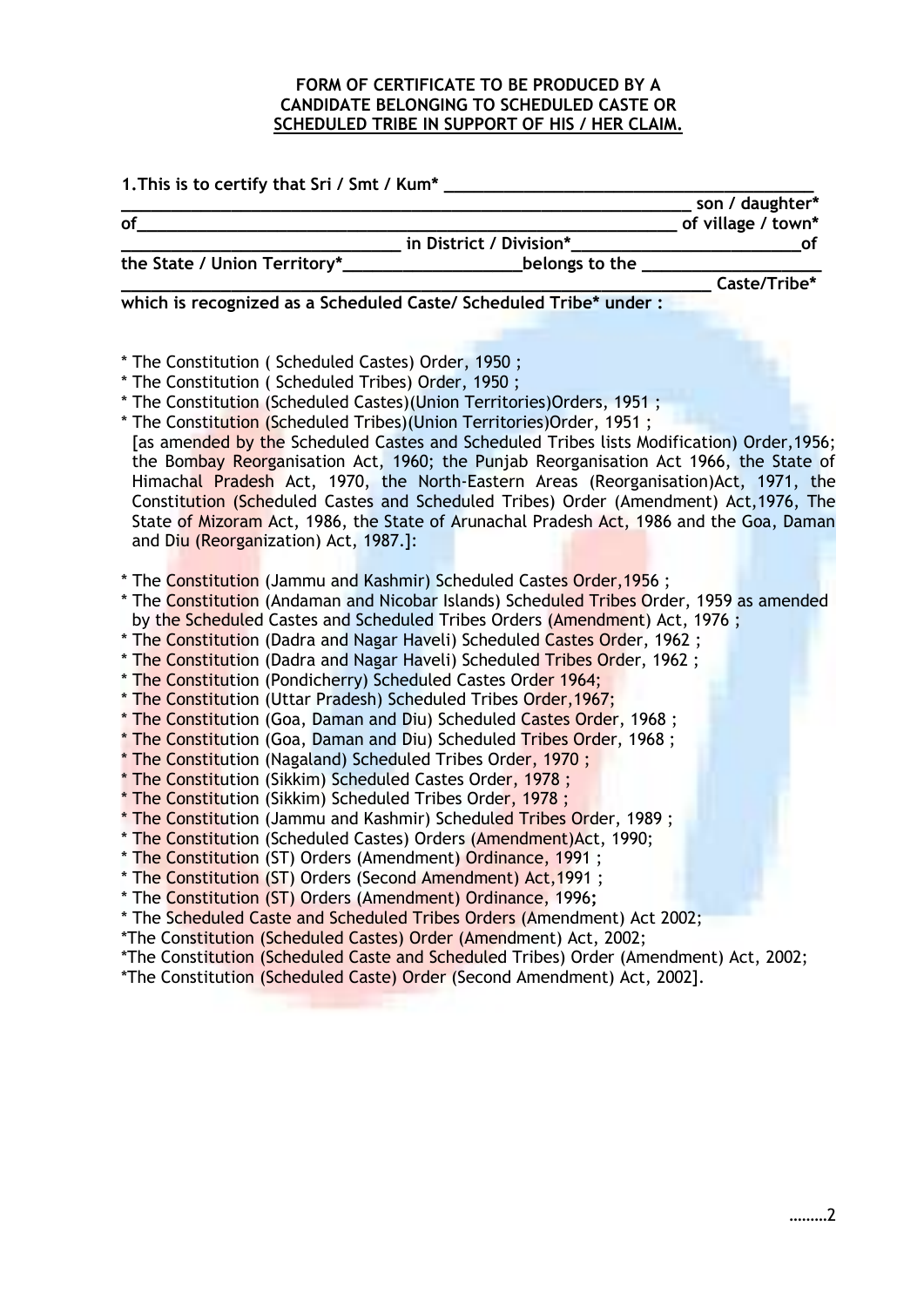**# 2. Applicable in the case of Scheduled Castes / Scheduled Tribes persons, who have migrated from one State / Union Territory Administration.** 

| This certificate is issued on the basis of the Scheduled Castes / Scheduled Tribes*                                                                                                                                                                                                                                                                                                                                                                                        |
|----------------------------------------------------------------------------------------------------------------------------------------------------------------------------------------------------------------------------------------------------------------------------------------------------------------------------------------------------------------------------------------------------------------------------------------------------------------------------|
| Certificate issued<br>Shri /<br>Smt /<br>Kumari*<br>to                                                                                                                                                                                                                                                                                                                                                                                                                     |
|                                                                                                                                                                                                                                                                                                                                                                                                                                                                            |
| of the control of the control of the control of the control of the control of the control of the control of th<br>Separate control of the control of the control of the control of the control of the control of the control of t<br>the                                                                                                                                                                                                                                   |
| who belong to                                                                                                                                                                                                                                                                                                                                                                                                                                                              |
|                                                                                                                                                                                                                                                                                                                                                                                                                                                                            |
| Caste/Scheduled Tribe* in<br>the State/Union Territory* issued by the<br>[Name of the authority] vide their order                                                                                                                                                                                                                                                                                                                                                          |
|                                                                                                                                                                                                                                                                                                                                                                                                                                                                            |
|                                                                                                                                                                                                                                                                                                                                                                                                                                                                            |
| and/or*                                                                                                                                                                                                                                                                                                                                                                                                                                                                    |
| his/her* family ordinarily reside(s) in village/town*______                                                                                                                                                                                                                                                                                                                                                                                                                |
| District / Division* of the State / Union Territory* of<br>$of$ and $\overline{\phantom{a}}$ and $\overline{\phantom{a}}$ and $\overline{\phantom{a}}$ and $\overline{\phantom{a}}$ and $\overline{\phantom{a}}$ and $\overline{\phantom{a}}$ and $\overline{\phantom{a}}$ and $\overline{\phantom{a}}$ and $\overline{\phantom{a}}$ and $\overline{\phantom{a}}$ and $\overline{\phantom{a}}$ and $\overline{\phantom{a}}$ and $\overline{\phantom{a}}$ and $\overline{\$ |
| Signature ________________________<br>Designation Production Production Communication                                                                                                                                                                                                                                                                                                                                                                                      |
| Place:<br>Date:                                                                                                                                                                                                                                                                                                                                                                                                                                                            |
| [With seal of Office]<br><b>State/Union Territory</b>                                                                                                                                                                                                                                                                                                                                                                                                                      |
| Note: The term "Ordinarily resides" used here will have the same meaning as in Section 20                                                                                                                                                                                                                                                                                                                                                                                  |

of the Representation of the Peoples Act, 1950.

------------------------------------------------------------------------------------------------------------------ \* Please delete the words which are not applicable.

# Delete the paragraph which is not applicable.

**List of authorities empowered to issue Caste / Tribe Certificates:** 

- 1. District Magistrate / Additional District Magistrate / Collector / Deputy Commissioner / Additional Deputy Commissioner / Deputy Collector/I Class Stipendiary Magistrate / Sub-Divisional Magistrate / Extra-Asst. Commissioner / Taluka Magistrate / Executive Magistrate.
- 2. Chief Presidency Magistrate/ Additional Chief Presidency Magistrate / Presidency Magistrate.
- 3. Revenue Officer not below the rank of Tehsildar.
- 4. Sub-Divisional Officers of the area where the candidate and / or his family normally resides.

**Note : The Certificate is subject to amendment/modification of Scheduled Castes and Scheduled Tribes lists from time to time** 

:: 2 ::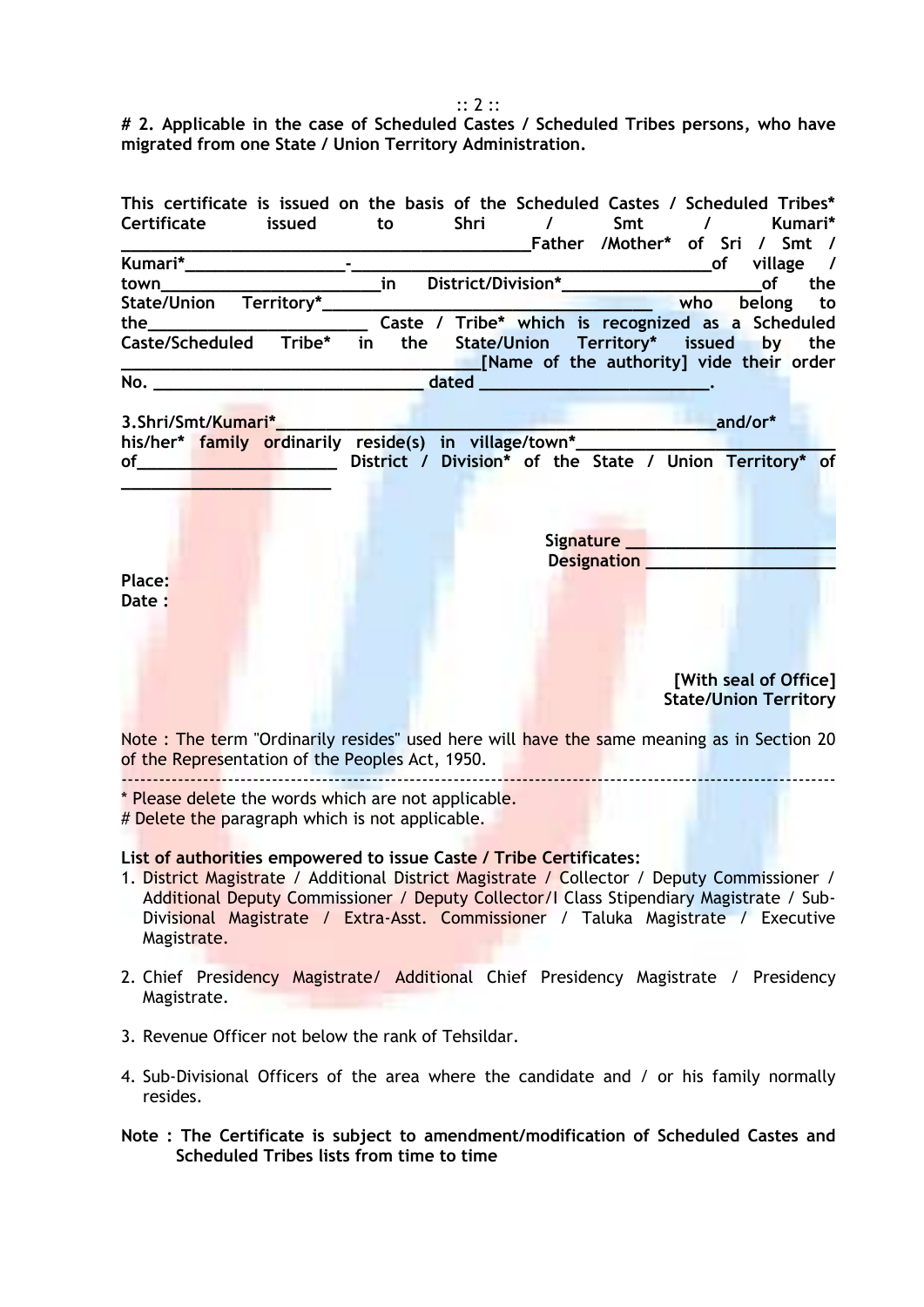#### **FORM OF CERTIFICATE TO BE PRODUCED BY OTHER BACKWARD CLASSES APPLYING FOR APPOINTMENT TO POSTS UNDER THE GOVERNMENT OF INDIA**

| <b>This</b><br>Kumari | is                                                                          | to | certify                                                                                                                                                                                                                              | that    | son/daughter of | Sri/Smt./    |
|-----------------------|-----------------------------------------------------------------------------|----|--------------------------------------------------------------------------------------------------------------------------------------------------------------------------------------------------------------------------------------|---------|-----------------|--------------|
|                       |                                                                             |    |                                                                                                                                                                                                                                      | οf      |                 | village/Town |
|                       |                                                                             |    | <b>District/Division</b>                                                                                                                                                                                                             |         | in the State/   |              |
| <b>Union</b>          |                                                                             |    |                                                                                                                                                                                                                                      | belongs | to              | the          |
|                       |                                                                             |    | community which is recognized as a backward class                                                                                                                                                                                    |         |                 |              |
|                       | under the Government of India, Ministry of Social Justice and Empowerment's |    |                                                                                                                                                                                                                                      |         |                 |              |
|                       | Resolution No. _________________                                            |    | dated <b>the state of the state of the state of the state of the state of the state of the state of the state of the state of the state of the state of the state of the state of the state of the state of the state of the sta</b> |         |                 |              |
|                       |                                                                             |    |                                                                                                                                                                                                                                      |         |                 |              |

**Shri/Smt./Kumari \_\_\_\_\_\_\_\_\_\_\_\_\_\_\_\_\_\_\_\_and/or his/her family ordinarily reside(s) in the \_\_\_\_\_\_\_\_\_\_\_\_\_\_\_\_\_\_\_\_\_\_District/Division of the State/Union Territory.** 

**This is also to certify that he/she does not belong to the persons /sections (Creamy Layer) mentioned in column 3 of the Schedule to the Government of India, Department of Personnel & Training OM No.36012/22/93- Estt.[SCT], dated 8-9-1993 \*\*.** 

**Dated :**

**District MagistrateDeputy Commissioner etc.** 

**Seal** 

**\* - the authority issuing the certificate may have to mention the details of Resolution of Government of India, in which the caste of the candidate is mentioned as OBC.** 

**\*\*- As amended from time to time.** 

**Note:- The term "Ordinarily" used here will have the same meaning as in Section 20of the Representation of the People Act, 1950.** 

**The Prescribed proforma shall be subject to amendment from time to time as per Government of India Guidelines.**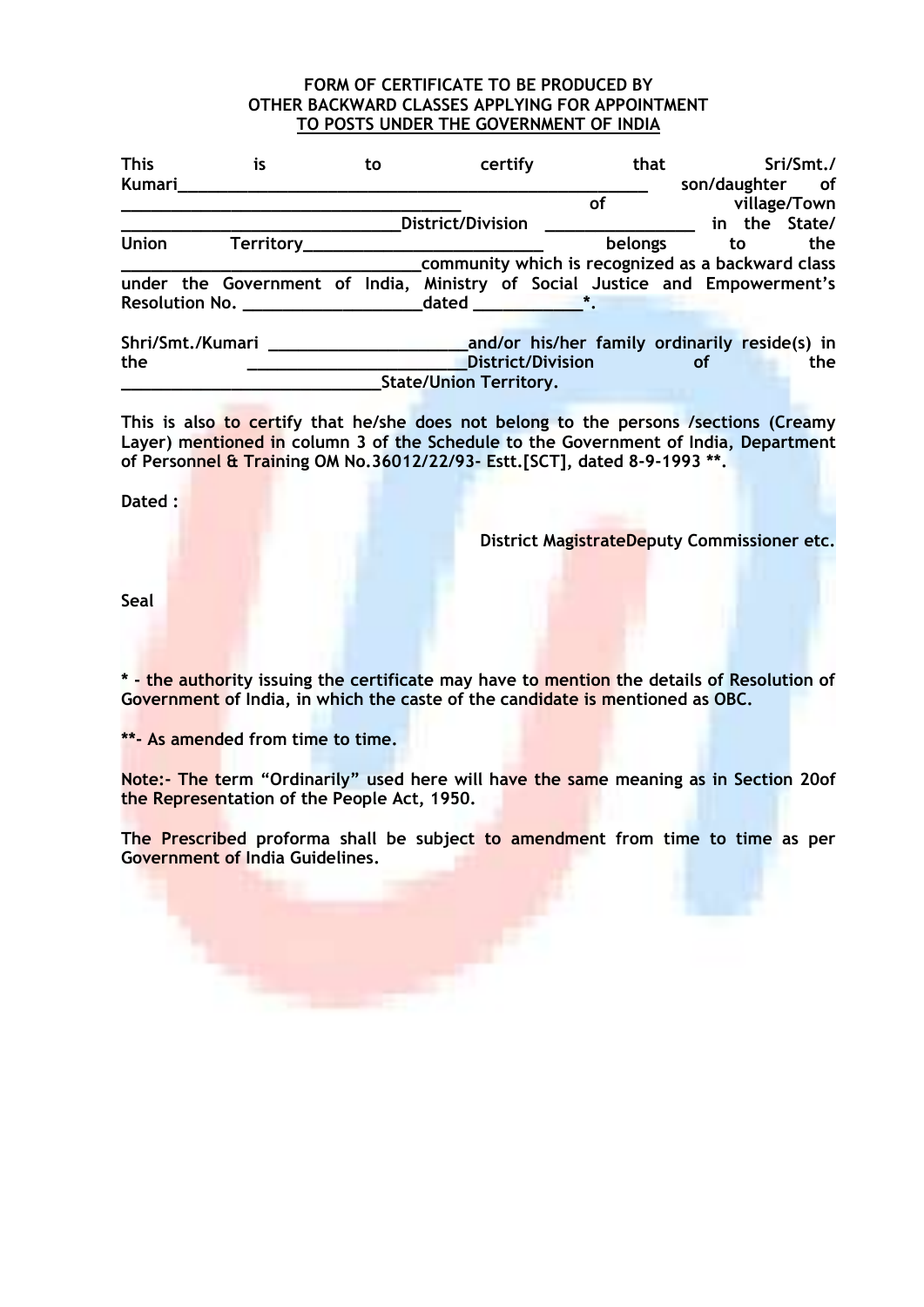# **PROFORMA - A**

# **Form of Certificate applicable for Released/Retired Personnel**

**(Prescribed proforma subject to amendment from time to time)**

1. **It is certified that No. \_\_\_\_\_\_\_\_\_\_\_\_ Rank \_\_\_\_\_\_\_\_\_\_ Name \_\_\_\_\_\_\_\_\_\_\_\_\_\_\_\_\_\_\_\_\_\_\_ whose date of birth is \_\_\_\_\_\_\_\_\_\_ has rendered service from \_\_\_\_\_\_\_\_\_ to\_\_\_\_\_\_\_\_ in Army/Navy/Air Force.** 

2. **He has been released from military services :** 

**% a) on completion of assignment otherwise than** 

- i. **by way of dismissal, or**
- ii. **by way of discharge on account of misconduct or inefficiency, or**
- iii. **on his own request, but without earning his pension, or**
- iv. **he has not been transferred to the reserve pending such release.**
- **%b) on account of physical disability attributable to Military Service.**
- **%c) on invalidment after putting in at least five years of Military service**
- 3. **He is covered under the definition of Ex-Serviceman (Re-employment in Central Civil Services and Posts) Rules, 1979 as amended from time to time.**

**Place :**

**Signature, Name and Designation of the Competent Authority \*\*** 

**Date:** 

**SEAL** 

*% Delete the paragraph which is not applicable.* 

**\*\* Authorities who are competent to issue certificate to Armed Forces Personnel for availing Age concessions are as follows :**

- a. **In case of Commissioned Officers including ECOs/SSCOs: Army: Military Secretary Branch, Army Hqrs., New Delhi; Navy : Directorate of Personnel, Naval Hqrs., New Delhi; Air Force : Directorate of Personnel Officers, Air Hqrs., New Delhi.**
- **b. In case of JCOs/ORs and equivalent of the Navy and Air Force : Army : By various Regimental Record Offices; Navy : CABS, Mumbai; Air Force : Air Force Records, New Delhi.**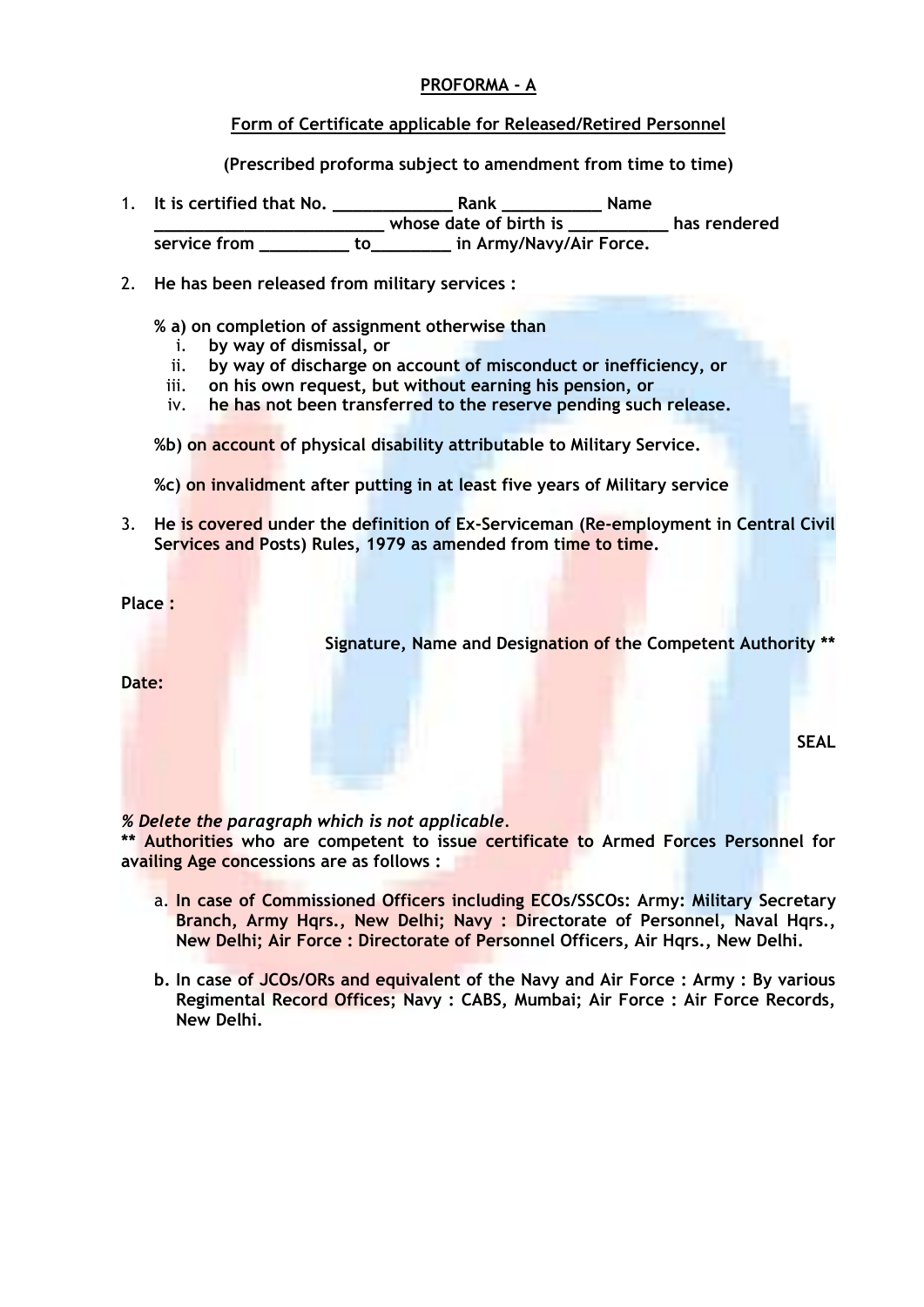# **PROFORMA - B**

#### **Form of Certificate for Serving Personnel (Applicable for serving personnel who are due to be released within one year)**

**(Prescribed proforma subject to amendment from time to time)**

1. **It is certified that No. \_\_\_\_\_\_\_\_\_\_\_\_ Rank \_\_\_\_\_\_\_\_\_\_ Name** 

**\_\_\_\_\_\_\_\_\_\_\_\_\_\_\_\_\_\_\_\_\_\_\_\_\_\_\_\_\_\_\_\_\_\_\_\_\_\_\_\_\_\_\_\_\_\_\_\_\_\_\_\_\_\_\_\_\_\_\_\_\_\_\_\_\_\_\_\_** is serving in the Army/Navy/Air Force from

- 2. **He is due for release/retirement on completion of his specific period of assignment on or before \_\_\_\_\_\_\_\_\_\_\_\_.**
- 3. **No disciplinary case is pending against him**

**Place :**

**Signature, Name and Designation of the Competent Authority \*\*** 

**SEAL**

**Date:** 

**\*\* Authorities who are competent to issue certificate to Armed Forces Personnel for availing Age concessions are as follows :**

- a. **In case of Commissioned Officers including ECOs/SSCOs: Army: Military Secretary Branch, Army Hqrs., New Delhi; Navy : Directorate of Personnel, Naval Hqrs., New Delhi; Air Force : Directorate of Personnel Officers, Air Hqrs., New Delhi.**
- **b. In case of JCOs/ORs and equivalent of the Navy and Air Force : Army : By various Regimental Record Offices; Navy : CABS, Mumbai; Air Force : Air Force Records, New Delhi.**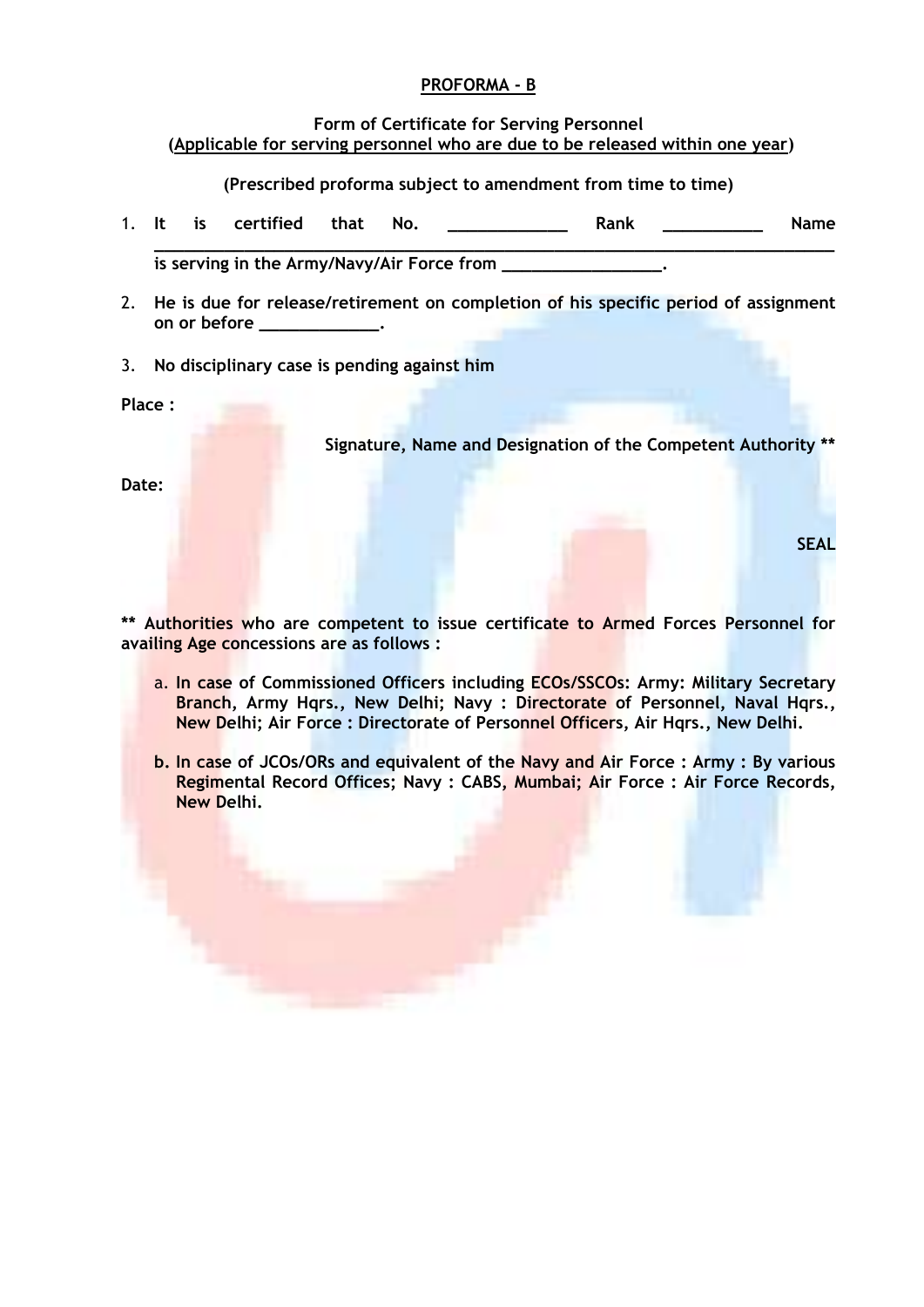# **PROFORMA – C**

### **Undertaking to be given by serving Armed Force personnel who are due to be released within one year**

**(Prescribed proforma subject to amendment from time to time)**

- 1. **I understand that if selected on the basis of the recruitment/Examination to which this application relates, my appointment will be subject to my producing documentary evidence to the satisfaction of the Appointing Authority that I have been duly released/ retired/discharged from the Armed Forces and that I am entitled to the benefits admissible to Ex-Servicemen in terms of the Ex-Servicemen (Re-employment in Central Civil Service and Posts) Rules, 1979, as amended from time to time.**
- 2. **I also understand that I shall not be eligible to be appointed to a vacancy reserved for Ex-serviceman in regard to the recruitment covered by this examination, if I have at any time prior to such appointment, secured any employment on the civil side (including Public Sector Undertaking, Autonomous Bodies/Statutory Bodies, Nationalised Banks, etc.), by availing of the concession of reservation of vacancies admissible to Ex-serviceman.**

**Place : Date :**

**Signature and Name of Candidate**